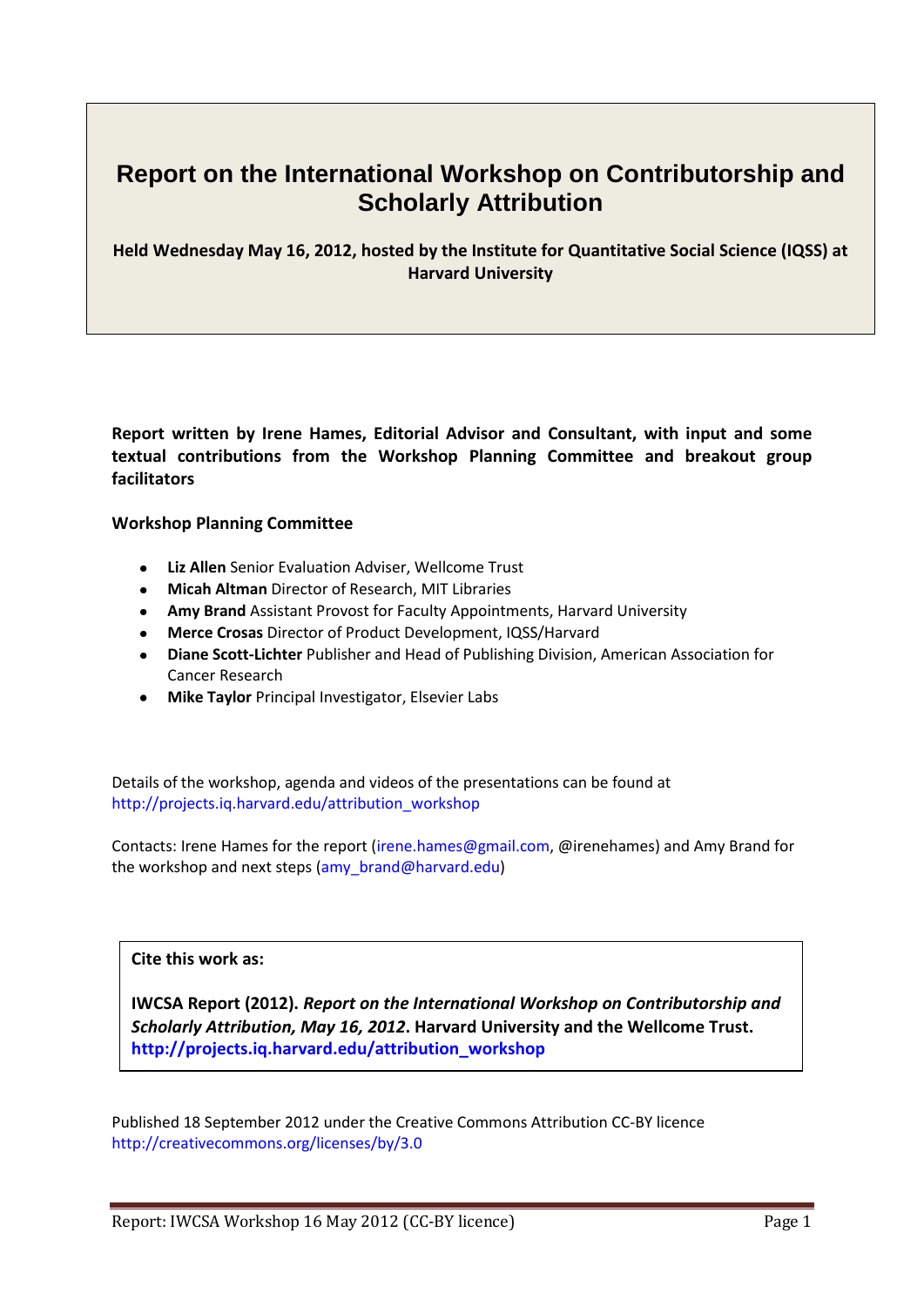# **Contents**

| <b>Executive summary</b><br>Background<br>Problems identified<br>Possible solutions to the problems identified<br>Conclusions and next steps                                                                                                                                                                                                                                                                                                                                                                                                                                                                                                                                             | 3<br>3<br>3<br>5<br>$\overline{7}$                       |
|------------------------------------------------------------------------------------------------------------------------------------------------------------------------------------------------------------------------------------------------------------------------------------------------------------------------------------------------------------------------------------------------------------------------------------------------------------------------------------------------------------------------------------------------------------------------------------------------------------------------------------------------------------------------------------------|----------------------------------------------------------|
| The Workshop                                                                                                                                                                                                                                                                                                                                                                                                                                                                                                                                                                                                                                                                             | 9                                                        |
| <b>Participants and sponsorship</b>                                                                                                                                                                                                                                                                                                                                                                                                                                                                                                                                                                                                                                                      | 9                                                        |
| <b>Workshop goals</b>                                                                                                                                                                                                                                                                                                                                                                                                                                                                                                                                                                                                                                                                    | 9                                                        |
| <b>Workshop format</b>                                                                                                                                                                                                                                                                                                                                                                                                                                                                                                                                                                                                                                                                   | 9                                                        |
| <b>Introduction</b> Amy Brand                                                                                                                                                                                                                                                                                                                                                                                                                                                                                                                                                                                                                                                            | 10                                                       |
| <b>Presentations</b><br>Keynote: The Collective Author, Peter Galison<br>Issues of authorship practice and policy in experimental science research labs, Cassandra Extavour<br>Contribution and attribution in research: funder perspectives, Liz Allen<br>Authorship: a (medical) journal's perspective, Christine Laine<br>Authorship: a provostial perspective, Judith Singer<br>PLOS: big science and medicine and the attribution of authorship, Ginny Barbour<br>Why are the attribution and citation of scientific data important? Christine Borgman<br>FundRef: a new project from a publisher-funding agency collaboration, Fred Dylla<br>Contributor roles in VIVO, Brian Lowe | 10<br>10<br>11<br>12<br>12<br>13<br>14<br>14<br>15<br>16 |
| <b>Exploratory research</b>                                                                                                                                                                                                                                                                                                                                                                                                                                                                                                                                                                                                                                                              | 16                                                       |
| <b>Breakout sessions</b><br>Breakout Group 1: A taxonomy for roles and contributions in scholarly publications<br>Breakout Group 2: Implementation considerations<br>Breakout Group 3: Social considerations, barriers and incentives<br>Breakout Group 4: The potential for new metrics<br>Breakout Group 5: Citation/attribution for data and non-traditional forms and units of scholarship                                                                                                                                                                                                                                                                                           | 17<br>17<br>19<br>20<br>21<br>22                         |
| Summary and further questions for moving the debate forward Clifford Lynch                                                                                                                                                                                                                                                                                                                                                                                                                                                                                                                                                                                                               | 23                                                       |
| <b>Conclusions and next steps</b>                                                                                                                                                                                                                                                                                                                                                                                                                                                                                                                                                                                                                                                        | 24                                                       |
| <b>Appendix 1 Workshop participants</b>                                                                                                                                                                                                                                                                                                                                                                                                                                                                                                                                                                                                                                                  | 26                                                       |
| Appendix 2 Research details Micah Altman and Mike Taylor                                                                                                                                                                                                                                                                                                                                                                                                                                                                                                                                                                                                                                 | 28                                                       |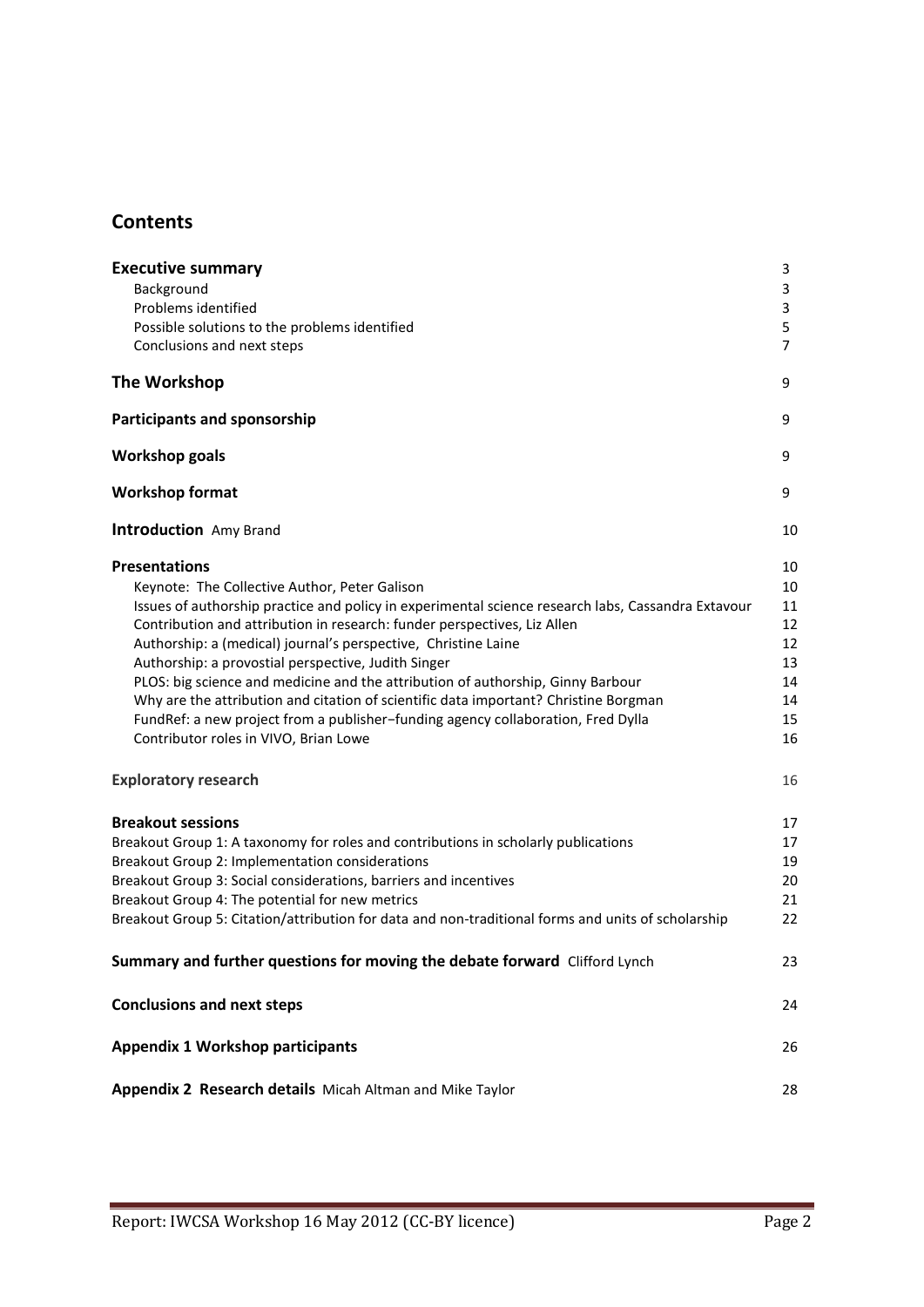# **Executive summary**

# **Background**

There are no universal conventions that determine which scholarly contributions qualify individuals as authors or that unambiguously convey authorship precedence. As a consequence, formal attribution of authorship can obfuscate the contributions of those involved in collaborative research and writing endeavors. Publication credit can be misunderstood, and can be misapportioned by traditional impact measures. Because the allocation of credit for research and discovery has such a huge impact on careers and funding, there are increasing concerns about these issues. Contribution opacity also hinders appropriate accountability and responsibility for the integrity of the work being reported. For all these reasons, there is growing interest amongst researchers, funding agencies, academic institutions, editors, publishers and others in increasing the transparency of research contributions, and in more granular tacking of attribution and associated credit.

On May 16, 2012, individuals from a wide range of sectors with interests in scholarly publishing gathered together at an invitation-only workshop at Harvard University to discuss contributorship and attribution, and to explore alternative models. The engaging presentations, vigorous debate from varied perspectives, and productive breakout group discussions combined to produce dynamic interactions and recommendations on how attribution and citation practices could be improved.

The discussions that were generated through this workshop illuminate the ways in which scholarly communication is changing. Scientific communication is becoming more diverse and new channels are being created that make use of semantic technology. Scholars and researchers are creating and disseminating works that do not appear in traditional peer-reviewed journals but that warrant intellectual or technical credit. As the diversity of these works increases and they become more important, the limitations of traditional practices related to authorship are becoming increasingly obvious. New attribution and citation practices and standards are required.

# **Problems identified**

# *Varied authorship conventions across disciplines*

Authorship conventions vary across disciplines, and author position on publications has specific and different meanings in different fields. This makes it difficult not only to assess individual contributions and evaluate their importance in the work being reported, but also to make comparisons across fields. Judith Singer, Senior Vice Provost for Faculty Development and Diversity at Harvard University, made the important point that in interdisciplinary collaborations a person's name could end up in different positions in different publications despite what they did. As interdisciplinary collaborations grow, the problem will get worse. There was general agreement during the workshop that the 'secret code' used in author lists to signal level and type of contribution is 'broken' and new approaches are needed.

#### *Increasing number of authors on articles*

The number of authors on articles is increasing. At the upper end, as in high-energy physics, there can be thousands of collaborators and so thousands of names listed as authors on articles. Knowing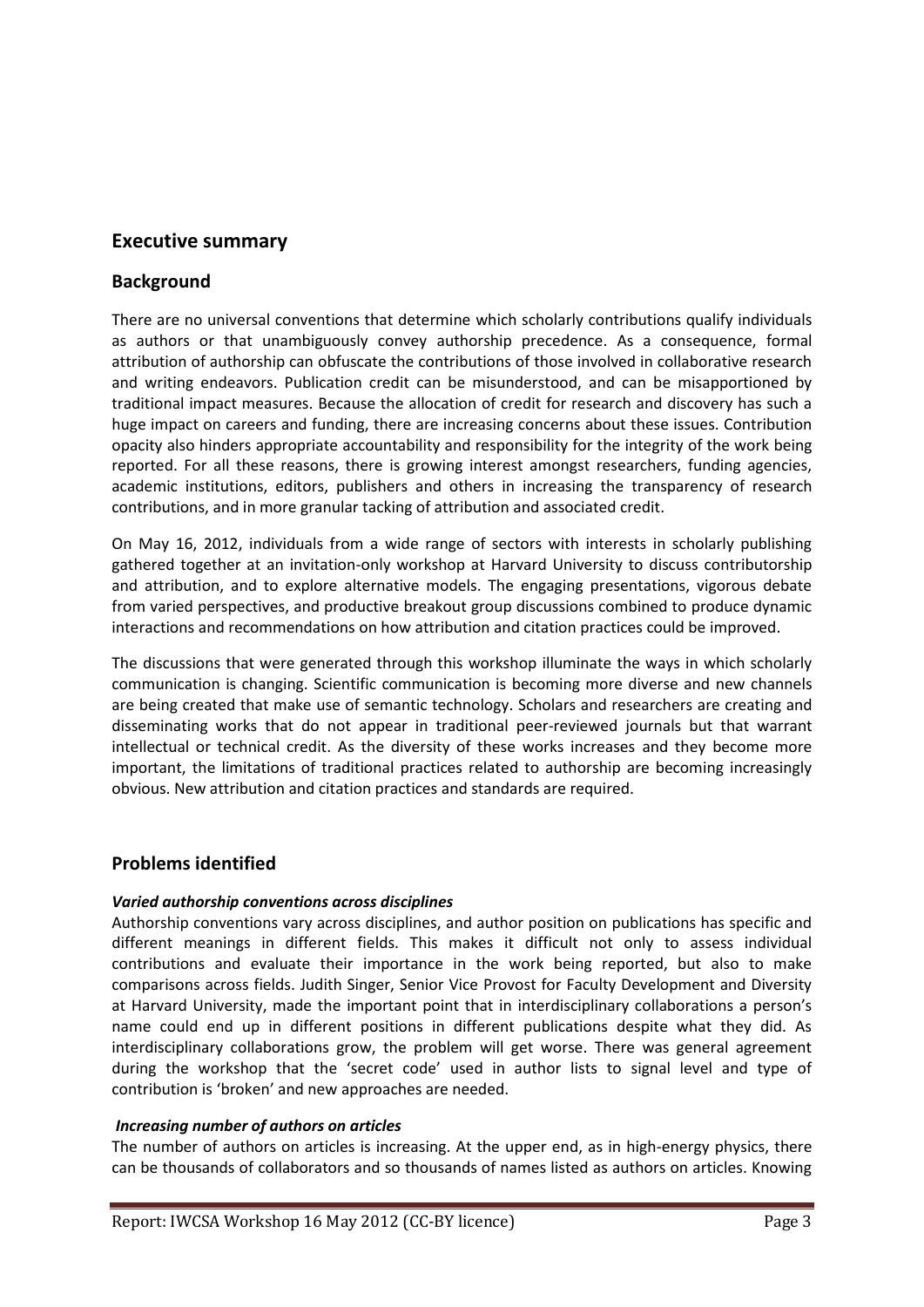who did what and how much they contributed to the effort is becoming impossible. Peter Galison, University Professor at Harvard, described how physicists have had to grapple with problems of credit and attribution over the decades since the 1940s when collaborations involved just a handful of researchers. The 'collective authorship' of today requires complex internal regulation and governance to address the issues that come with it, including balancing credit between different types of contributions and appropriate allocation of accountability and responsibility. The problem isn't restricted to physics. Liz Allen, Senior Evaluation Adviser at the Wellcome Trust, reported that the number of authors on Wellcome Trust-associated genetics papers had increased nearly threefold between 2006 and 2010 (from 10.21 to 28.82, with a range 1-505 for the latter). Author 'inflation' will almost certainly increase as the number of 'big' science consortium projects grows.

# *Inadequate definitions of authorship*

With the increasing complexity and scale of research collaborations it is becoming increasingly difficult to agree on what constitutes 'authorship'. Both Ginny Barbour, Chief Editor of *PLOS Medicine*, and Christine Laine, Editor of *Annals of Internal Medicine*, considered that the ICMJE (International Committee of Medical Journal Editors) authorship criteria, which have been adopted by many journals, are outdated. Barbour commented, though, that they are the best we currently have. New robust definitions are needed that work across disciplines, better capture specific individual contributions at different levels, convey credit more transparently, ensure appropriate accountability for the integrity of the work being reported, and help eliminate gaming and exploitation. Ginny Barbour went so far as to say that the current meaning of authorship is worthless and the time has come to "throw out the term 'author'".

#### *Inability to identify individual contributions*

For most scholarly publications all that is available for attribution is a list of authors, hence it is difficult to know what each person contributed and the extent of their input. Some journals require disclosure of individual contributions at article submission, but the practice is patchy, there is no standardization, and reporting reliability can be affected by contribution disclosure form format. As well as preventing accurate attribution and appropriate allocation of credit, the lack of transparency of contribution obscures accountability. The problem of identifying individual contributions in publications makes it difficult for hiring, promotion, and tenure committees to make well-founded decisions. Researchers aren't able to identify and so direct questions to the most appropriate person in an authorship list, for example the person who was responsible for a specific part of the work, or find potential collaborators as readily as they could if more detailed information were provided.

# *Damaging effect of authorship disputes*

Authorship disputes can have serious repercussions for all those involved. Publication of work can be delayed, sometimes for a long time, career progression and publication of related work can be held back, reputations can be damaged, and relationships can break down, to the detriment of both individuals and science more widely. Some disputes stem from the lack of adequate definitions of authorship. But there is also concern that many research groups and collaborations lack systematic and coordinated processes to deal with authorship, and so problems, inequalities, and disputes can arise. Authorship disputes are regularly seen by journal editors. It is not, however, their responsibility to resolve these, or to decide which individuals should be included as authors. Those responsibilities lie with the researchers themselves.

#### *Current metrics are inadequate to capture and include new forms of scholarship and effort*

Scholars and researchers are now creating and disseminating works outside the traditional scholarly literature, for example datasets, software and blogs, which represent significant contributions and merit attribution and credit. The importance of capturing and including outcomes beyond journal articles and acknowledging non-traditional scholarly roles such as data acquisition and curation is becoming recognized. Current metrics are inadequate, and new approaches are needed to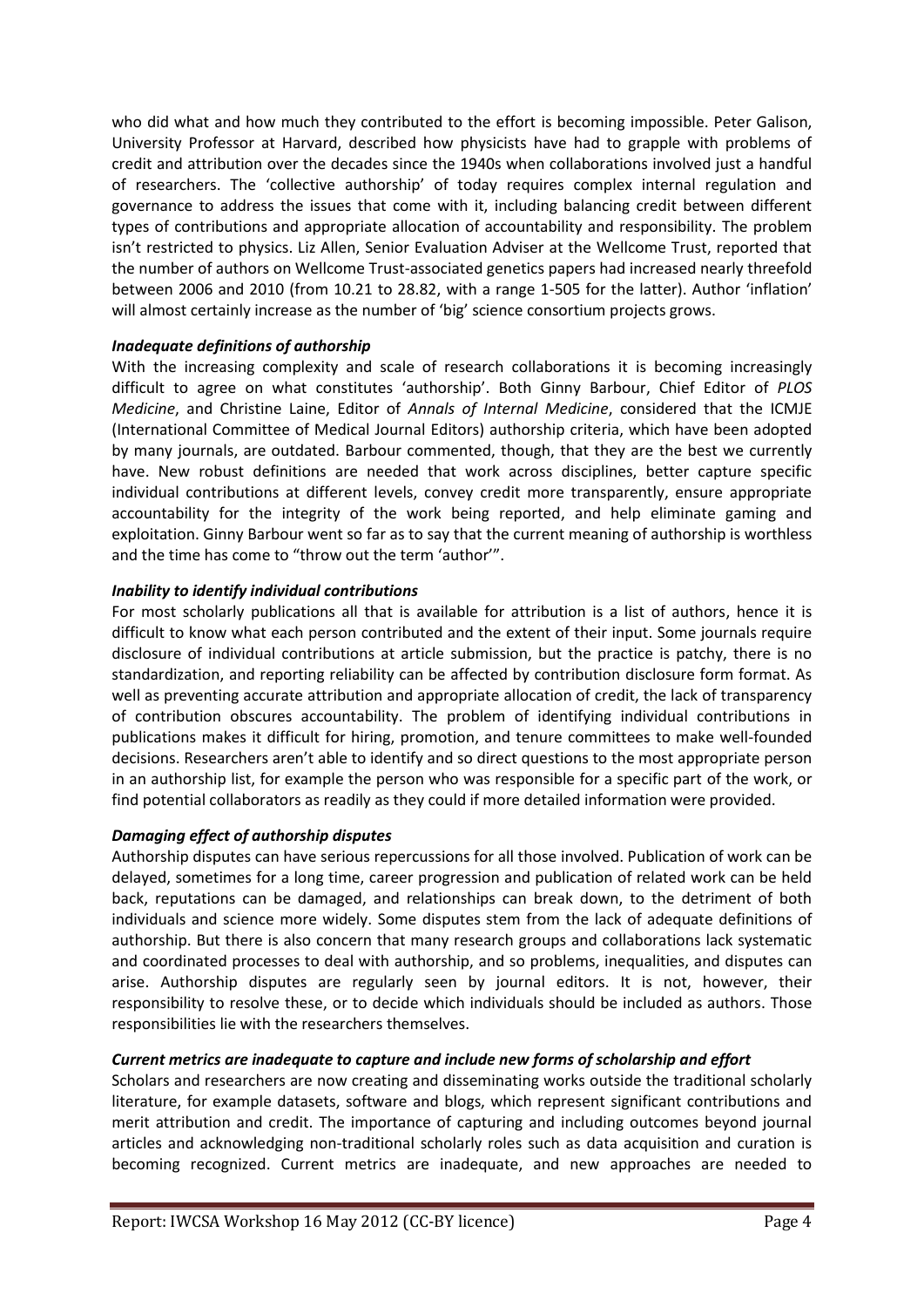accommodate the evolution of scholarly communication and better represent the varied intellectual and technical output of individuals.

### *Inability of funders to track the outputs of their funding*

The lack of any systematic way of identifying funding sources or those funded by specific organizations from the author lists and acknowledgements in publications has made it very difficult for funders to identify the publications that have arisen from their funding. This long-standing problem may soon be resolved. Fred Dylla, Executive Director and CEO of the American Institute of Physics, described 'FundRef' [\(http://www.crossref.org/fundref/\)](http://www.crossref.org/fundref/), a new initiative from CrossRef launched just before the workshop which will standardize the collection and display of fundingagency information in scholarly publications. A pilot is being developed and refined, and a public demo is scheduled for later this year.

#### *Name ambiguity leads to misattribution of credit and accountability*

Authors' names do not unambiguously identify individuals. This problem is becoming more acute as researchers from nations where a small number of names are shared between very large numbers of people become more active in research publication. Accurate identification of researchers is important, not only so they can receive appropriate credit, but also for accountability. It was noted that the introduction of ORCID (Open Researcher and Contributor ID[, http://about.orcid.org/\)](http://about.orcid.org/) should go a long way to resolving this issue. The registry of unique identifiers will go live in October and one of the recommendations from the workshop was that all researchers should get their ORCID ID and start using it for all their research-related and intellectual outputs, not just for traditional journal articles.

#### *Aggregation of attribution information from a large number of sources*

As more and increasingly diverse forms of scholarly communication are produced from a potentially very wide range of sources, attribution information issues will become more complex. Various questions will need to be addressed: Where and by whom will attribution information be gathered? Where will it be stored? Should there be a global identification service? Is a central discovery hub for researcher–work information desirable, and if it is, is it feasible?

# **Possible solutions to the problems identified**

#### *Move to a more descriptive, codified and standardized system of contributor roles and contribution types*

A common taxonomy for contributor roles and contribution types in scholarly publications was recommended. This would help resolve a number of the problems identified – different authorship conventions across disciplines, difficulties evaluating individual contributions in multi-author scholarly efforts as author numbers increase, inadequate authorship definitions, and sparse and non-standardized contributorship schemes. Standard terms for roles and contribution types that work across disciplines and allow documentation of a whole range of individual contributions need to be developed. They should also be fit for reuse by a range of diverse third parties. The issue of whether curation and management of standard terms should be done by a trusted neutral organization needs to be considered.

To achieve wide adoption, the new system would need to be viewed as fair, be able to accommodate evolving models of scholarly communication, and be easy to use. Embedding capture of contributorship information into existing workflows and doing this at submission stage, where other metadata and information are being requested, would minimize effort for users. A contribution ontology with three high-level headings was suggested: (i) conceptual and intellectual; (ii) technical and experimental; and (iii) organizational and communication. It was suggested that the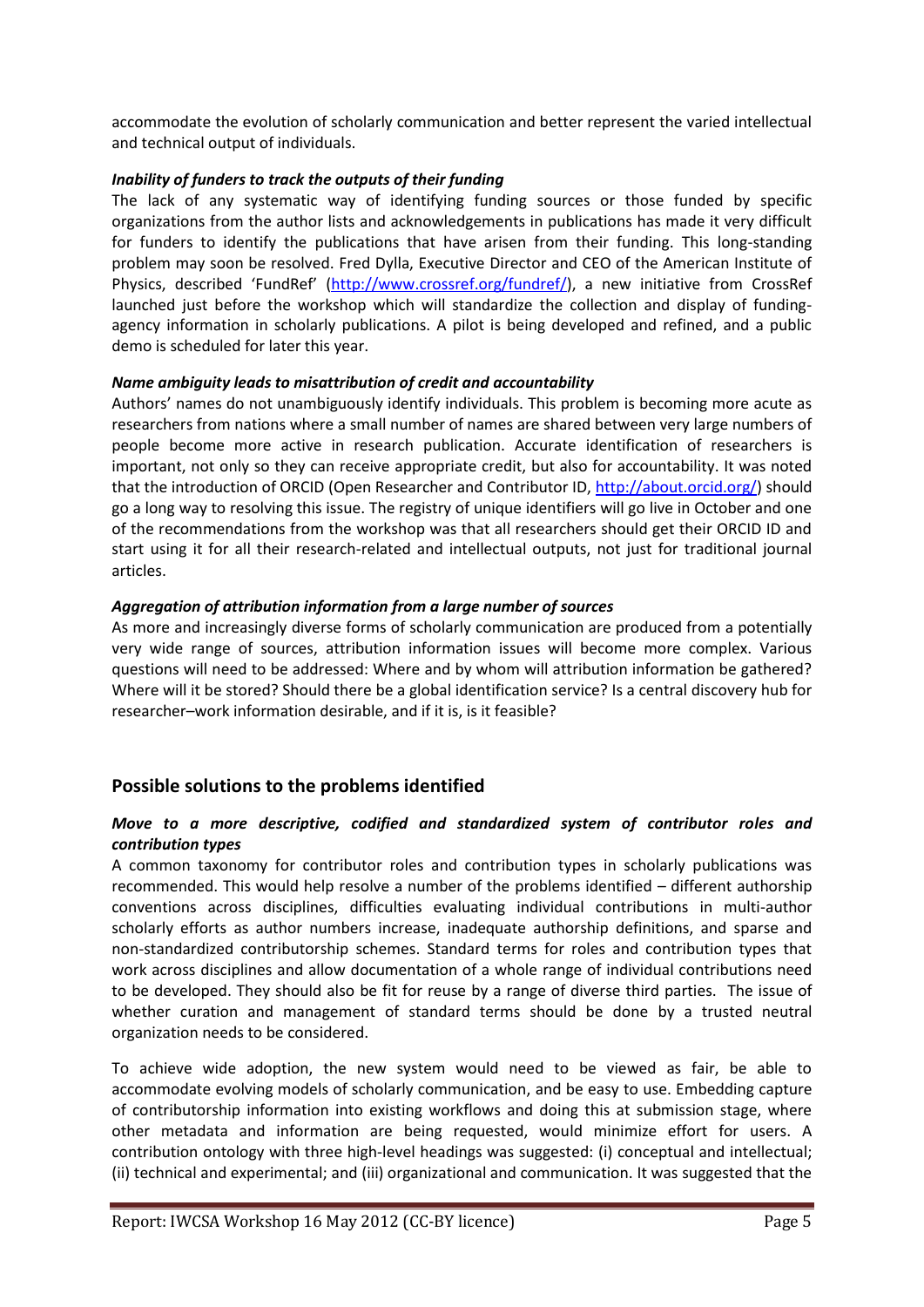concept of 'authorship/author' be replaced with 'contributorship/contributor type'. Clifford Lynch, Executive Director of the Coalition for Networked Information, cautioned that because authorship is a legal concept as well as an intellectual one, for example in copyright, the implications of making such a move need to be considered and addressed. Lynch also made the very valid point that for any large cultural change to be successful it needs to be evidence-based rather than hope-based, and there was now the opportunity to conduct experiments.

# *Measures to avoid or minimize authorship disputes*

Cassandra Extavour, Associate Professor of Organismic and Evolutionary Biology at Harvard, and Christine Laine, Editor of *Annals of Internal Medicine*, provided similar constructive advice for avoiding authorship problems and disputes. Adoption of this by research groups and those involved in collaborative projects would help avoid misunderstandings and disputes, and so the potential negative consequences that go with them. The following guidelines could apply to both authorship and contributorship:

- (i) Have a clear authorship/contributorship policy.
- (ii) Discuss and document individual contributor roles and provisional authorship early on, ideally at the start of the project before work begins.
- (iii) Review contributions as the work progresses, revise roles and authorship accordingly until journal submission.
- (iv) Keep a descriptive authorship contribution list.
- (v) Document the reasons for author/contributor additions and deletions, and get agreement for changes from all individuals.
- (vi) Make sure all authors/contributors see and approve the final manuscript.

# *Introduction of new metrics*

Rather than attempting to represent an individual's output in a single measure, it was felt that a 'portfolio' approach would allow a researcher's intellectual and technical contributions to be seen in fuller dimensionality. This will become increasingly important as the range of scholarly contributions that warrant attribution and credit broadens.

The following were considered important for evaluation in a perfect world: the diversity of contributions should be recognized; influence and wider impact should be evaluated; evaluations should be appropriate and fit for purpose; teamwork and leadership should be evaluated and rewarded; individuals should be able to provide input on which aspects of their work are representative of their contribution; and it should be possible to trace the chain of personal influence. Various challenges to the introduction of any new system were identified: the discrepancy between aspects that are important and things that can be measured; the need for agreement on what is valued in people; the problem that not all aspects can be quantified, or even identified; the lack of clarity around reasons for assessment and appropriate metrics: different sets of values may be needed for different roles, institutions, career stages, etc; and predictivity is difficult, and some characteristics are valued only retrospectively.

The need to be provocative in creating new metrics was put forward. For example to determine (possibly through surveys of users of attribution metrics) the behaviors it would be beneficial for authors to adopt, and then provide high-profile incentives, such as prestigious fellowships, to motivate those behaviors.

Brian Lowe from Cornell University Library demonstrated with the VIVO project [\(http://vivoweb.org/\)](http://vivoweb.org/) that a rich and complex research and scholarship environment can be represented semantically through sharing of linked open data, and include the many roles and processes involved in research and the roles held by individuals over the course of their professional lives.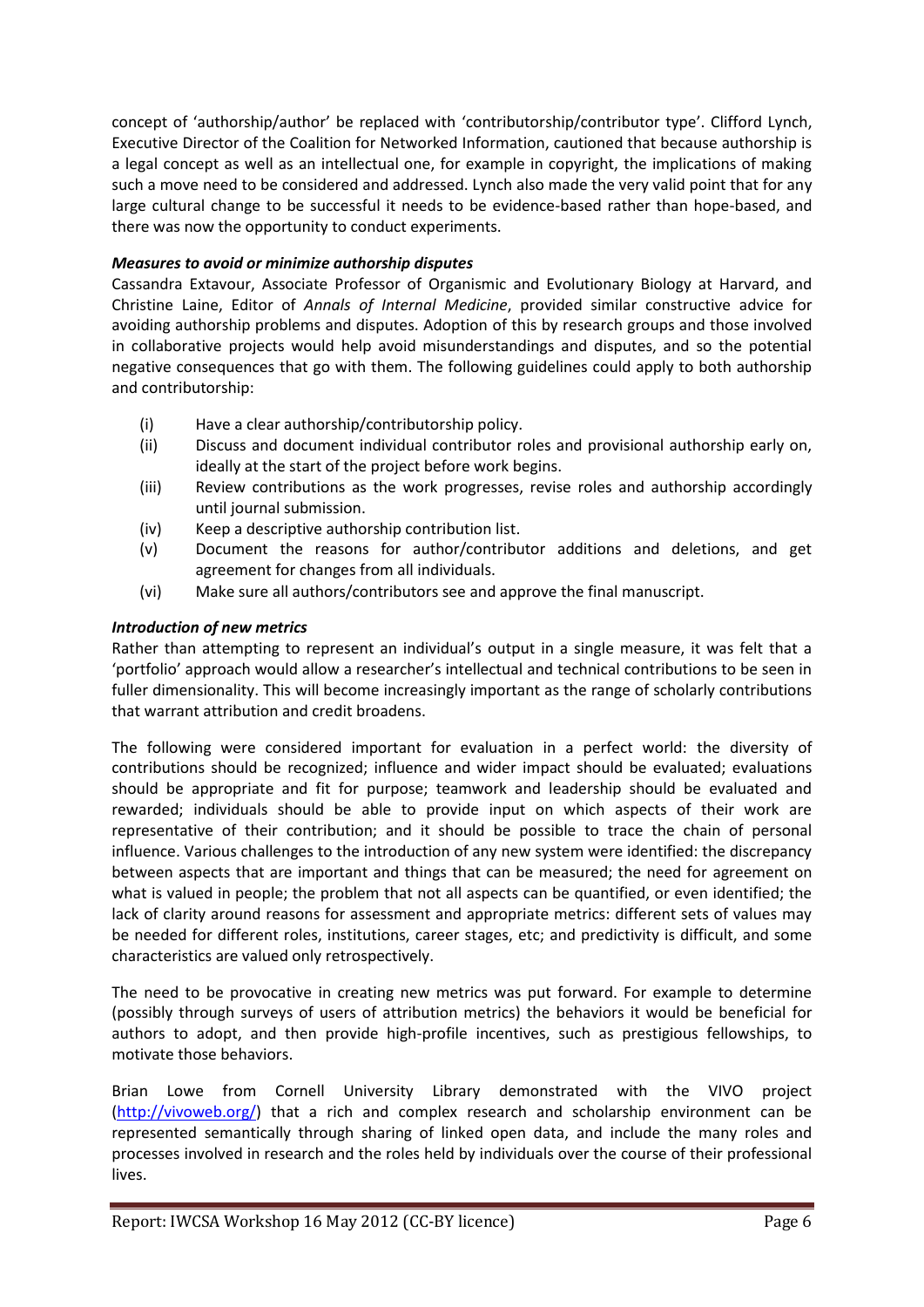#### *Development of data citation standards*

Christine Borgman, Professor and Presidential Chair in Information Studies at UCLA, stressed that as data become more valuable the concept of authorship in the data world needs to be understood and accommodated. A number of organizations are working on developing data attribution and citation practices and standards. The workshop identified databases and data as being particularly important as new units of scholarship warranting attribution, and also data citation as ripe for standardization. It was felt a priority to work with existing efforts to identify emerging standards and to draft proposals to NISO (National Information Standards Organization; [http://www.niso.org/\)](http://www.niso.org/) to act as a convenor for stakeholder communities. The NAS Board on Research Data and Information (BRDI; [http://sites.nationalacademies.org/PGA/brdi/index.htm\)](http://sites.nationalacademies.org/PGA/brdi/index.htm), CODATA-ICTSI Task Group on data citation (see [http://www.codata.org/taskgroups/TGdatacitation/index.html\)](http://www.codata.org/taskgroups/TGdatacitation/index.html), and ORCID were identified as leaders in this area (the last as leaders in author identifiers, which should be integrated into data citation).

# **Conclusions and next steps**

There was general agreement that it had been an excellent meeting and a much-needed look at an important issue. The presence of representatives from varied sectors with interests in scholarly contributorship and attribution meant the discussion was wide-ranging, and diverse perspectives could be taken into account. The problems with current attribution practices identified by the various speakers, who included researchers, scholars, funders, editors, publishers and senior university administrators, resonated with the audience. It was clear that the existence of different conventions for author position in publications across different disciplines is problematic and makes evaluation and decision making difficult in hiring, promotion, and funding processes. The increasing number of authors on publications, up to thousands in some fields, also makes it very difficult to know who did what and so for their contribution to be evaluated. It was felt that the use of author name lists to signal level and type of contribution is 'broken', and that new approaches are required to describe and present contributor roles and contributions. A common taxonomy of standard terms for roles and contribution types that works across disciplines and that can accommodate new forms of scholarship and scholarly communication is needed.

Two new initiatives, ORCID and FundRef, will undoubtedly have great positive impacts on scholarly publication and the evaluation of individual contributions to research efforts. ORCID will, through author name disambiguation, enable not only more accurate attribution in traditional research articles, but also attribution of credit in the new forms of scholarly communication that are arising. FundRef will provide a standard way of reporting funding sources for published scholarly research, allowing funders and others to systematically track the outcomes of the research and individuals they support, something that is currently very difficult to do. Both initiatives will also aid transparency, and so accountability.

The existing metrics for scholarly evaluation were felt to be inadequate and outdated. New metrics are needed, and a 'portfolio' approach to represent an individual's output. As the diversity of scholarly output increases it will become ever more difficult to capture attribution in a single measure. The increasing importance of data and other non-traditional forms of scholarship was recognized, and that improved and new attribution and citation practice standards that encompass them need to be developed. Data and databases were identified as being particularly important, and an effort on this front timely as there is an emerging infrastructure, standards, and community that could form the basis for forward progress.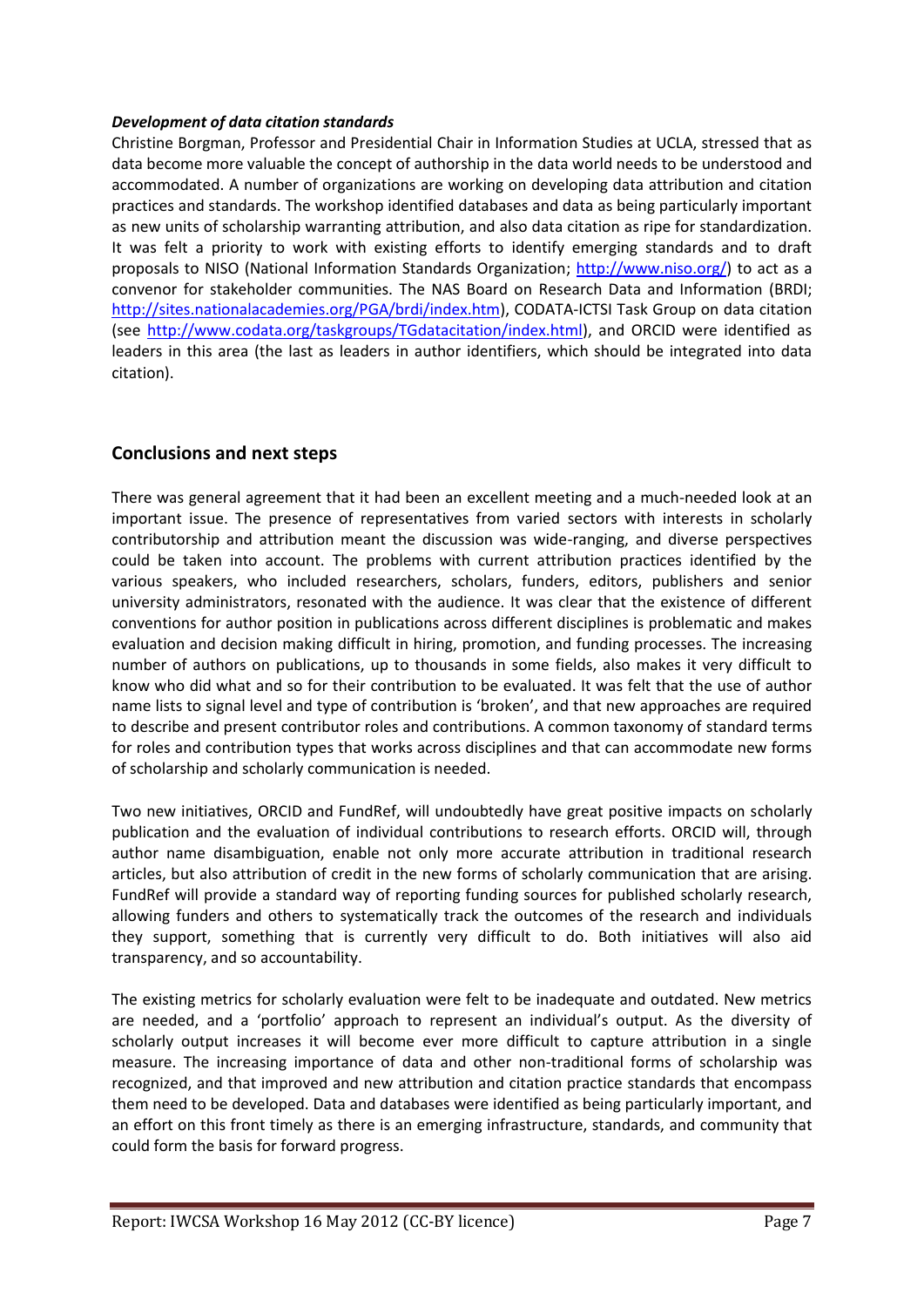The breakout sessions were very productive, and the groups came up with lists of recommendations for further actions in the areas they'd been assigned. It was decided that a number would be taken forward and coordinated by the workshop Planning Committee as the next steps in the road map toward improved and enriched scholarly attribution and contributorship practices.

# **Next steps**

**Contributorship definition and recoding pilot project** A pilot project will be scoped involving publishers, funders, and researchers to review current contributor role vocabularies in use, followed by the design of a baseline cross-disciplinary taxonomy (keeping it contained to roughly 10 roles); this will probably initially focus on biomedical research, given much work has already been undertaken in this arena. Once a prototype has been developed, its usability and value will be tested against existing author annotation systems with a number of recently published articles. The output of this process will then be circulated for reaction and feedback to academic administrators, funders, researchers, publishers, and other relevant groups.

**Acknowledgements text-mining research project** Work will be undertaken to further analyze article acknowledgement text, to identify contributor roles that do not rise to the level of authorship in the current models being used across the publishing world. Data providers such as Elsevier and Thomson-Reuters could assist with this by making their data available.

**Data citation standard** Members of the Planning Committee are also members of or closely connected with the key organizations involved in developing data citation practices and standards. In addition, a member of the Planning Committee (Micah Altman) is now taking a leadership role in drafting the upcoming CODATA-ICTSI report on data citation that will be presented at the CODATA assembly in October. Involvement in this report will be continued, and then coordination begun with CODATA and BRDI in initiating a NISO standard's development effort. A group (including Micah Altman and Christine Borgman) will follow up with Todd Carpenter, Executive Director of NISO, to explore the options for creating an officially sanctioned standard for data citation.

~~~~~~~~~~~~~~~~~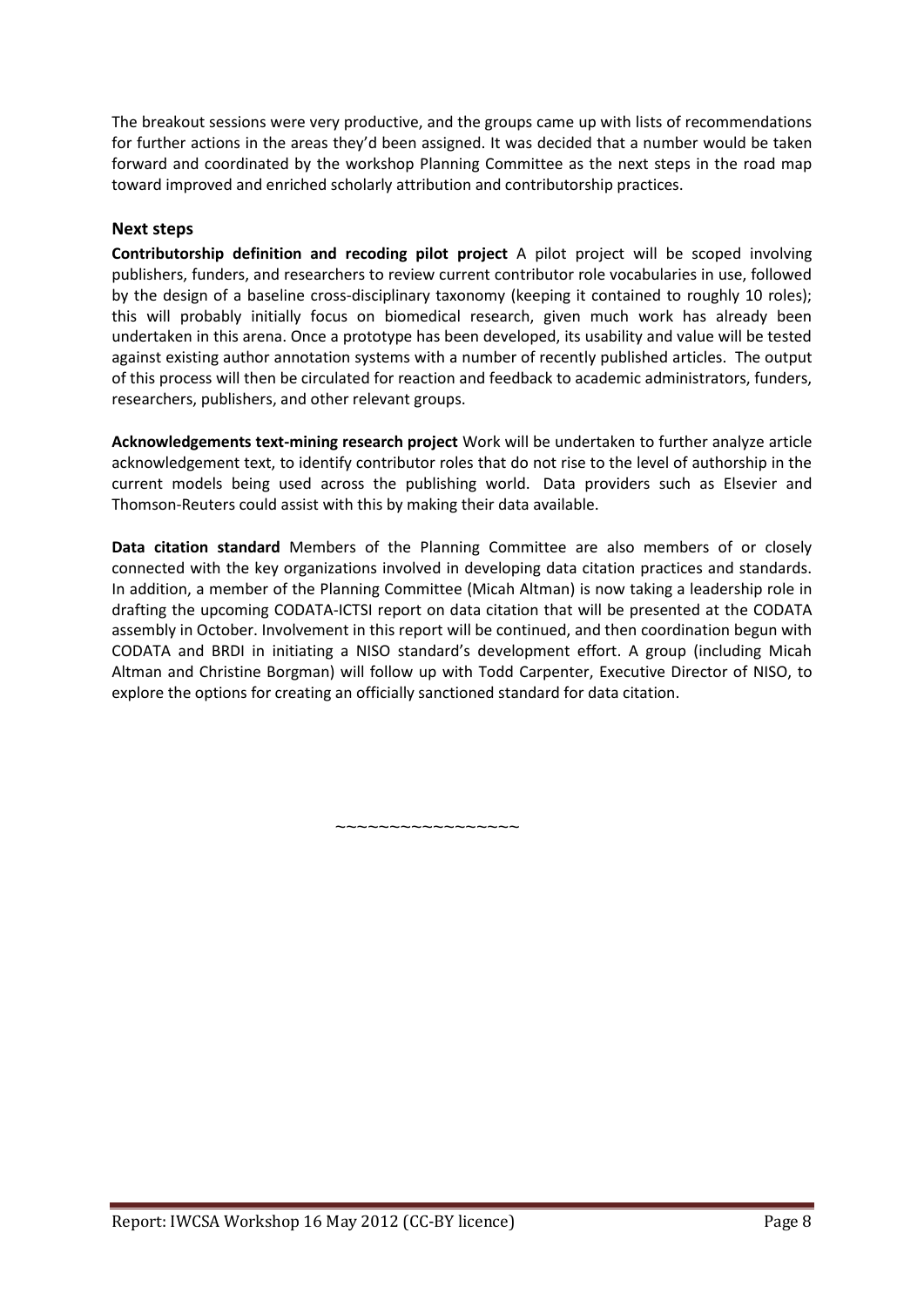# **The Workshop**

# **Participants and sponsorship**

A list of the workshop participants is given in Appendix 1. The workshop was sponsored by the Wellcome Trust and the Institute for Quantitative Social Science (IQSS), Harvard University. Kevin Condon from IQSS acted as note taker.

# **Workshop goals**

This invitation-only workshop brought together members of the academic, publishing, library, technology and funder communities interested in exploring alternative scholarly contributorship and attribution models. There are no universal conventions for agreeing which scholarly contributions qualify individuals as authors or for conveying authorship precedence. As a consequence, authorship tends to obfuscate the contributions of those involved in collaborative research and writing endeavors. Publication credit can be misunderstood, and so misapportioned by traditional impact measures. There is therefore growing interest in increasing the transparency of research contributions, and in more granular tracking of attribution and associated credit. Some journals now require contribution disclosures upon article submission – in either structured or free-text form – but the practice is patchy, there is no standardization and reporting reliability can be affected by disclosure form format.

The objective of the workshop was to explore alternative approaches, and to converge on a road map toward the creation of contributorship and attribution models and technologies that have the potential to:

- $\bullet$ facilitate authorship/contributorship disclosure processes and policies
- identify good practices for tracking authorship in portions and versions of work  $\bullet$
- minimize authorship disputes  $\bullet$
- $\bullet$ enable appropriate credit for contributions in multi-authored works – across all aspects of the research being reported (including data curation, statistical analysis, etc.)
- improve automated tracking of funding outcomes and impact  $\bullet$
- support new forms of social and research networking  $\bullet$
- further developments in data management and nanopublication  $\bullet$
- inform the 'science of science', e.g. studies of productivity over a career trajectory
- enable new metrics of credit and attribution.

In conjunction with the workshop, the Planning Committee designed and conducted preliminary research to explore attitudes towards scholarly attribution and patterns of attribution for nonauthorial contributions.

# **Workshop format**

There were two main sections to the workshop: a keynote talk plus topic presentations in the morning, and breakout sessions on various aspects of contributorship and attribution in the afternoon. The breakout groups were tasked with producing concise recommendations for taking their areas forward over the next two years.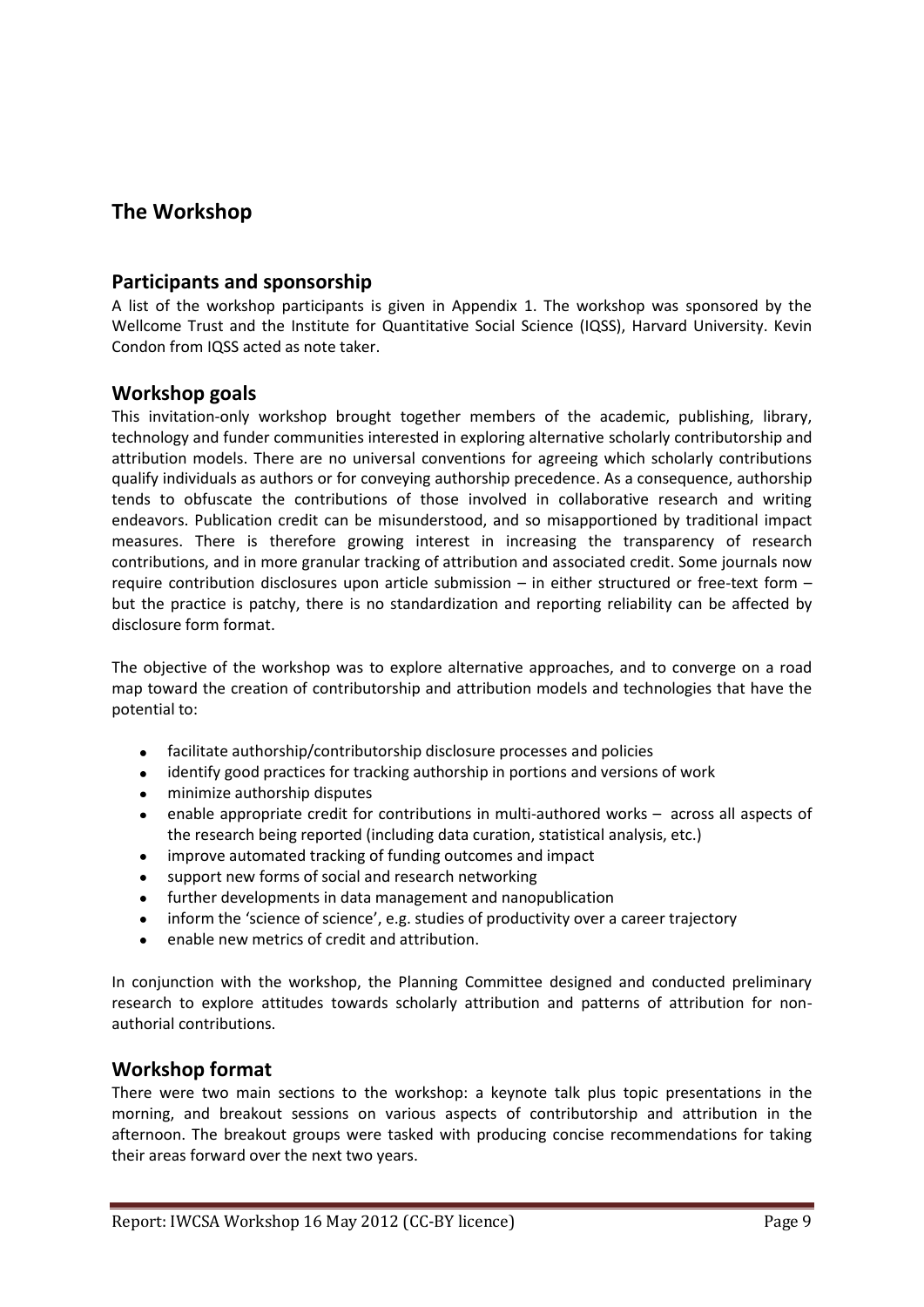# **Introduction**

Amy Brand, Assistant Provost for Faculty Appointments at Harvard University, introduced the day and set the scene by outlining the main issues and problems. The allocation of credit for research and discovery has a huge impact on people's lives, but current citation practices are failing and are outmoded. They are information-poor relative to today's complex and densely populated research culture, authors' names don't unambiguously identify individuals, multi-author citations don't provide rich enough information about who did what in collaborations, and citations can obscure attribution and perpetuate author disputes and misattribution. Credit systems are also being gamed.

Currently all we have in most cases for scholarly publications are author names and their order, and it is difficult to know what each person contributed and the extent of their input. Middle authors particularly miss out, as they are perceived to have contributed less than the first or last authors. Different disciplines have different conventions for name order, making things very confusing. As multi-disciplinary research increases, the situation is likely to become worse. Some name-ordering systems may also have unintended consequences. For example, in economics, where authors are listed alphabetically in publications, it's been shown that those with earlier surname initials are significantly more likely to receive tenure and other professional success.<sup>1</sup>

It is often said that change in scholarly communication will be slow until the people involved in tenure and promotion change their criteria. There are cultural challenges to overcome. A qualitative shift to more descriptive attribution would provide publication records with richer information on what individuals have actually contributed. ORCID (Open Researcher and Contributor ID, [http://about.orcid.org/\)](http://about.orcid.org/) is creating a foundation for more reliable author-centric navigation of the research literature which will enable capture and delivery of more granular contributor data.

The hope is to emerge at end of the day with an outline to create a plan for improved and enriched practices in attribution and citation.

# **Presentations**

**.** 

# **Keynote: The Collective Author** Peter Galison, University Professor, Harvard

Peter Galison described the tremendous growth in the size of collaborations in physics over the past 60 years, and how each generation has grappled with the changing scale and the associated issues of credit and attribution. High-energy physics collaborations have grown from a handful of physicists in the 1940s, through dozens in the 1960s, hundreds in the 1980s, to the several thousand scientists who might be involved in experiments today, for example at CERN. Galison introduced the concept of the 'collective author' – a group that functions without the association of the name of a single individual (e.g. in the context of their lab) and often without a lead institution. Complex internal regulation and governance are required, along with novel ways to attribute credit. With collective credit comes collective responsibility. Physicists have been forced to ask very fundamental questions on governance and the representative structure for decision making, and to address the conundrums of collective authorship: how to recognize the prerogative of individuals while preserving coherence of the group; who should speak for the group and who should take responsibility for claims; how to deal with dissent when there is the need to speak with one voice,

<sup>1</sup> Einav, L. and Yariv, L. (2006) "What's in a Surname? The Effects of Surname Initials on Academic Success." *Journal of Economic Perspectives*, 20(1): 175–187.

Report: IWCSA Workshop 16 May 2012 (CC-BY licence) Page 10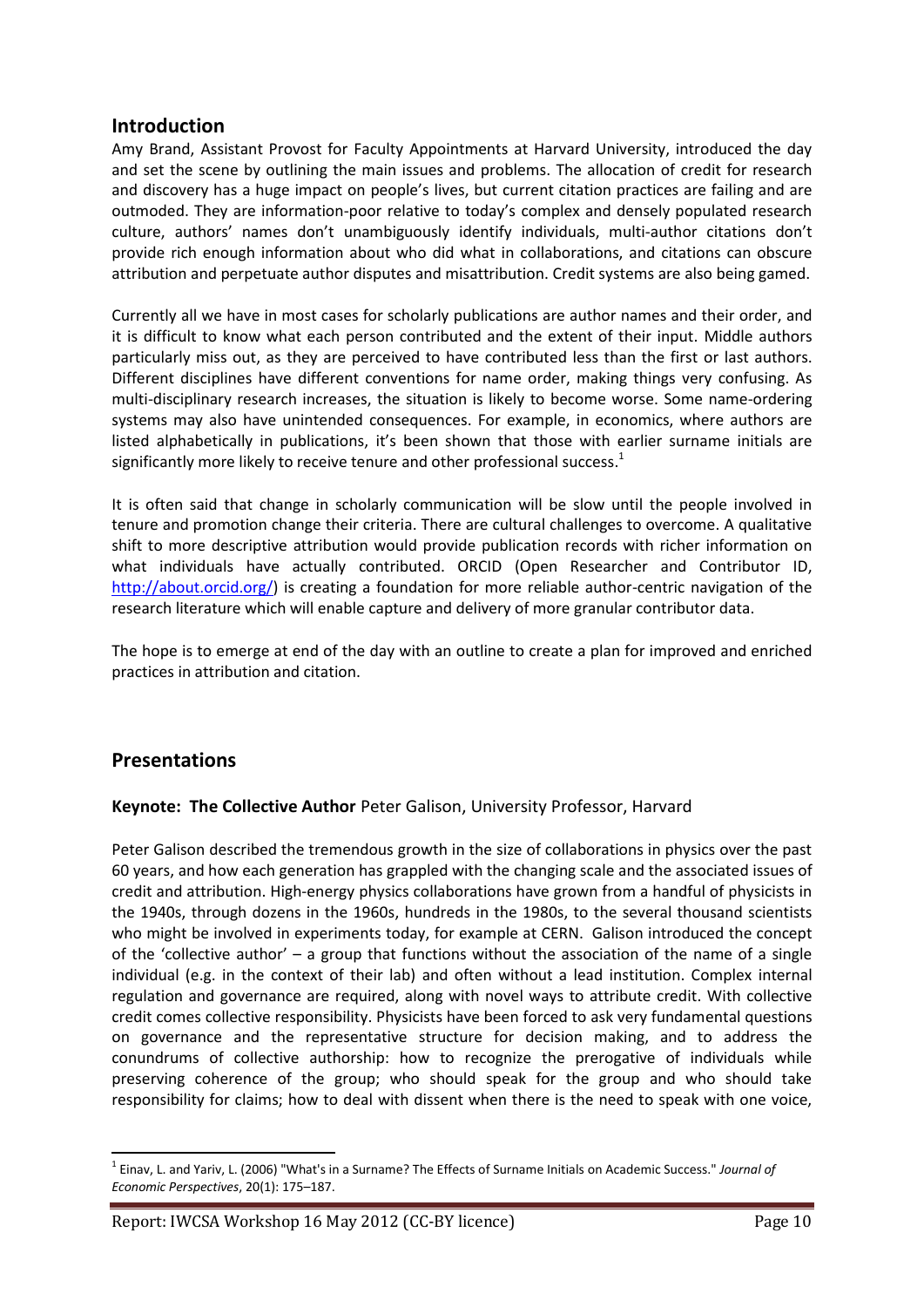for example if 2500 physicists are involved in a collaboration and 600 don't want to publish; how to balance credit between different contributions.

Career advancement in physics has become harder in the last 10 years because of the large number of authors appearing on publications. As the number of authors on papers has increased, it has become not only more difficult to evaluate individual contributions, but also to make comparisons with other fields in science. The remarkable trajectory of increasing numbers in collaborations in physics has been accompanied by a parallel evolution in the size, scope, and cost of experiments. As much as 10-15 years (and millions of dollars) can be spent on an experiment, so the stakes can be very high as to how governance and attribution decisions are made.

There is a need to better understand attribution practices because of their impact on communities. Galison feels that new systems of evaluation are needed as science moves forward – we can't use "yesterday's evaluations". The focus is already shifting to non-traditional role credit/attribution, and an understanding that one contribution type is not necessarily superior to others. As different disciplines come together, there will be a synthesis of systems, taking into account the different cultures of these disciplines. Studying a diversity of approaches will give more options to develop best practices, but it is likely that one size will never fit all.

**Diverse perspectives on authorship: Scholar, Funder, Publisher, Provost** Moderated b[y Diane](http://sspnet.org/Professional_Development/3116/September_2010_Profile__Diaine_S/spage.aspx)  Scott-Lichter, Publisher [and Head of Publishing Division, American Association for Cancer Research](http://sspnet.org/Professional_Development/3116/September_2010_Profile__Diaine_S/spage.aspx)

**Issues of authorship practice and policy in experimental science research labs** [Cassandra Extavour,](http://www.oeb.harvard.edu/faculty/extavour/extavour-oeb.html)  [Associate Professor of Organismic and](http://www.oeb.harvard.edu/faculty/extavour/extavour-oeb.html) Evolutionary Biology, Harvard

Cassandra Extavour emphasized that the wants, needs, and goals of scholars at various career stages (undergraduate student, graduate student, postdoc, research assistant, faculty pre- and post-tenure) are different. The importance of authorship and publication is also different at the various stages: for principal investigators (PIs) it is critical, and needs to be of a specific type, demonstrating the ability to lead a productive group; for postdocs it may be important, e.g. if they want an academic position, and needs to be first author; for graduate students it may be important, depending on career goals; for research assistants and undergraduates it's a bonus to be included as an author. Junior members may not realize that it's important for them to be acknowledged, and some may have overexpectations of what it takes to be included as an author. The contributions of undergraduates and research assistants may in some cases be as important as those of postdocs.

Authorship order has specific and different meanings in different fields. In Extavour's own field of evolutionary biology, the first author is recognized as the one who carried out the bulk of the experiments, the last author is the PI (who contributed intellectual content and funding), and the authors in between carried out different amounts of experimental work/analysis. But with large authorship lists it becomes less clear who did what based on position in the list.

In her group, authorship is merited for several types of contribution but must be substantive, and she as the PI decides whether a contribution is substantive. There can be conflicts if there are overor underestimates of contributions. She handles this by having a clear lab policy on authorship, starting discussions on provisional authorship at the start of projects and revising continually as the work progresses until journal submission. It was disappointing to hear that most of her group have come from labs where these issues aren't discussed. She also always drafts a descriptive authorship contribution list even if not required by journals.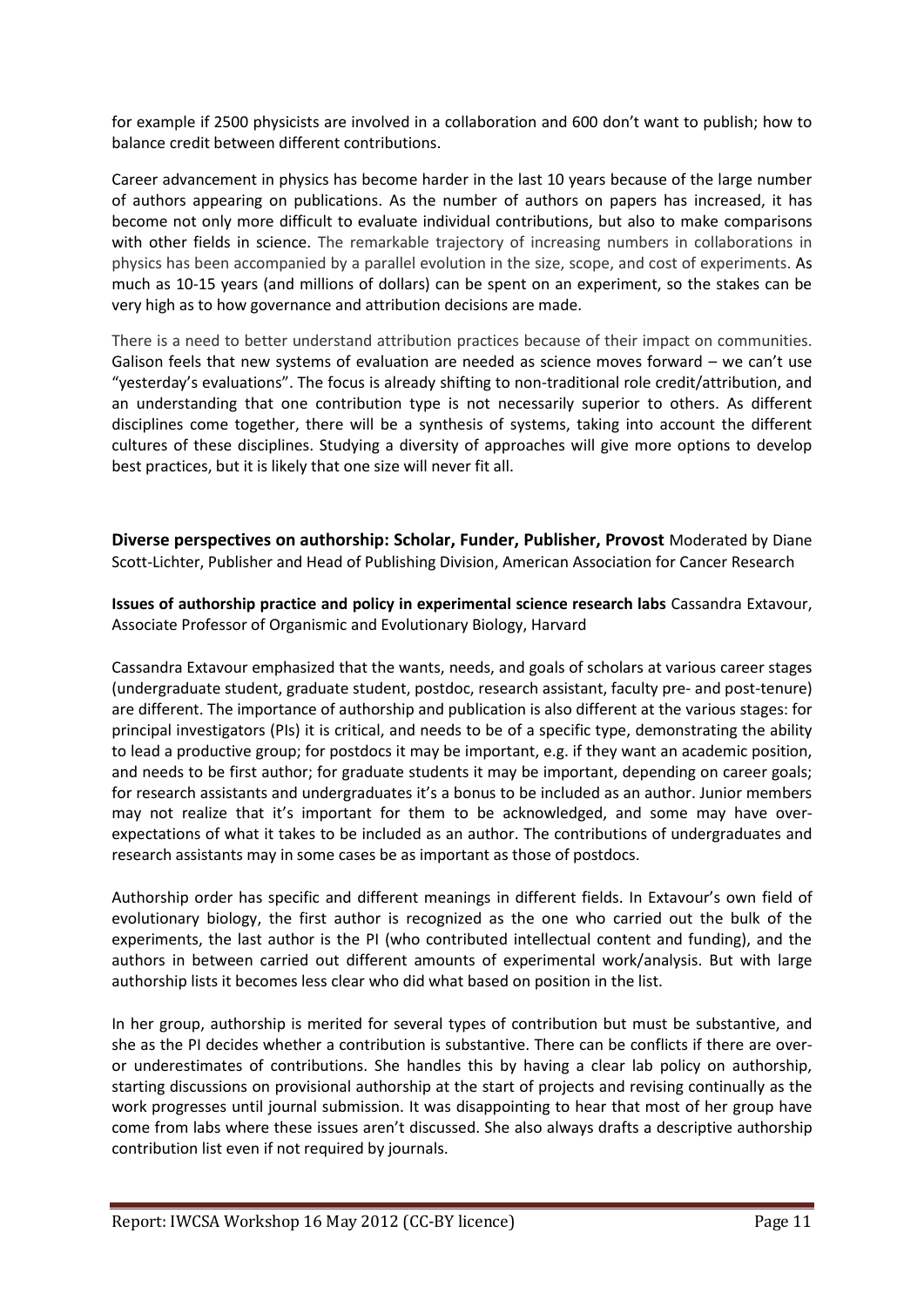**Contribution and attribution in research: funder perspectives** [Liz Allen, Senior Evaluation](http://www.linkedin.com/pub/liz-allen/b/3a0/538)  Adviser, [Wellcome](http://www.linkedin.com/pub/liz-allen/b/3a0/538) Trust

The Wellcome Trust is a UK-based global charitable foundation that spends around GBP650 million each year on research through a number of schemes, supporting more than 3000 researchers in over 30 countries. It needs to account for its spending and decide who to fund in future. Currently, however, it is very difficult to identify individual contributions in publications (which at the moment are used as the main indicator of research outcome) and so answer the question "what did the Wellcome-funded people do?" All funders face similar problems.

There is no systematic way of identifying funding source or those funded by specific organizations from the author listing and acknowledgements in publications. There can even be a disconnect between the information in these two places. The problem of tracking is exacerbated by the increasing numbers of authors listed in publications, particularly in consortium work in general, and in the biosciences in particular. This author 'inflation' is likely due to the increase in collaborative 'big' science and the stimulus of national research assessment exercises. The average number of authors on Wellcome Trust-associated papers increased between 2006 and 2010 from 10.21 to 28.82 (with a range 1-505 for the latter) for genetics papers, and from 6.28 to 8.32 for all papers. There is a great need for increased transparency so that funders can readily identify the publications and outputs resulting from their funding and who did what.

#### **Authorship: a (medical) journal's perspective** Christine Laine, Editor, *[Annals of Internal Medicine](http://annals.org/site/shared/biography.xhtml)*

Christine Laine outlined why authorship matters: there are academic, social, and financial implications, readers want to know who did what, and, most importantly, those who are accountable for the integrity of the work can be identified. There are various definitions of authorship, but generally an author is an individual who has made a substantive intellectual contribution. The fundamental principles are: all persons designated as authors should qualify for authorship, all those who qualify should be listed, and each author should have participated sufficiently to take public responsibility for appropriate portions of the content. The key question all authors should ask themselves is: would I be willing to stand by the content of this paper if someone questioned its integrity? Laine feels that the ICMJE authorship criteria,<sup>2</sup> which have been adopted by many journals rather than creating their own, are now outdated.

It is ultimately the role of researchers themselves and not journal editors to decide which individuals have contributed sufficiently to earn the designation 'author'. Editors cannot police the author or contributor listing for every submission, but may sometimes have suspicions that an author list is incomplete or includes undeserving (guest or gift) authors. Information on and help with authorship problems can be found on COPE's (the Committee on Publication Ethics) website [\(http://publicationethics.org/\)](http://publicationethics.org/). An increasing number of biomedical journals are collecting and publishing information on actual author contributions. Some ask for a 'guarantor' to be identified, who takes responsibility for the integrity of work as a whole, from inception to published article. Documenting contributions doesn't solve everything - authors can mislead or lie - but it helps. At *Annals*, all correspondence goes to all authors, which can also be helpful in identifying misconduct.

Laine proposed a contemporary definition of authorship: (1) authors are individuals identified by the research group to have made substantial contributions to the reported work and who agree to be

**.** 

<sup>&</sup>lt;sup>2</sup> International Committee of Medical Journal Editors, Uniform Requirements for Manuscripts Submitted to Biomedical Journals, http://www.icmje.org/ethical\_1author.html.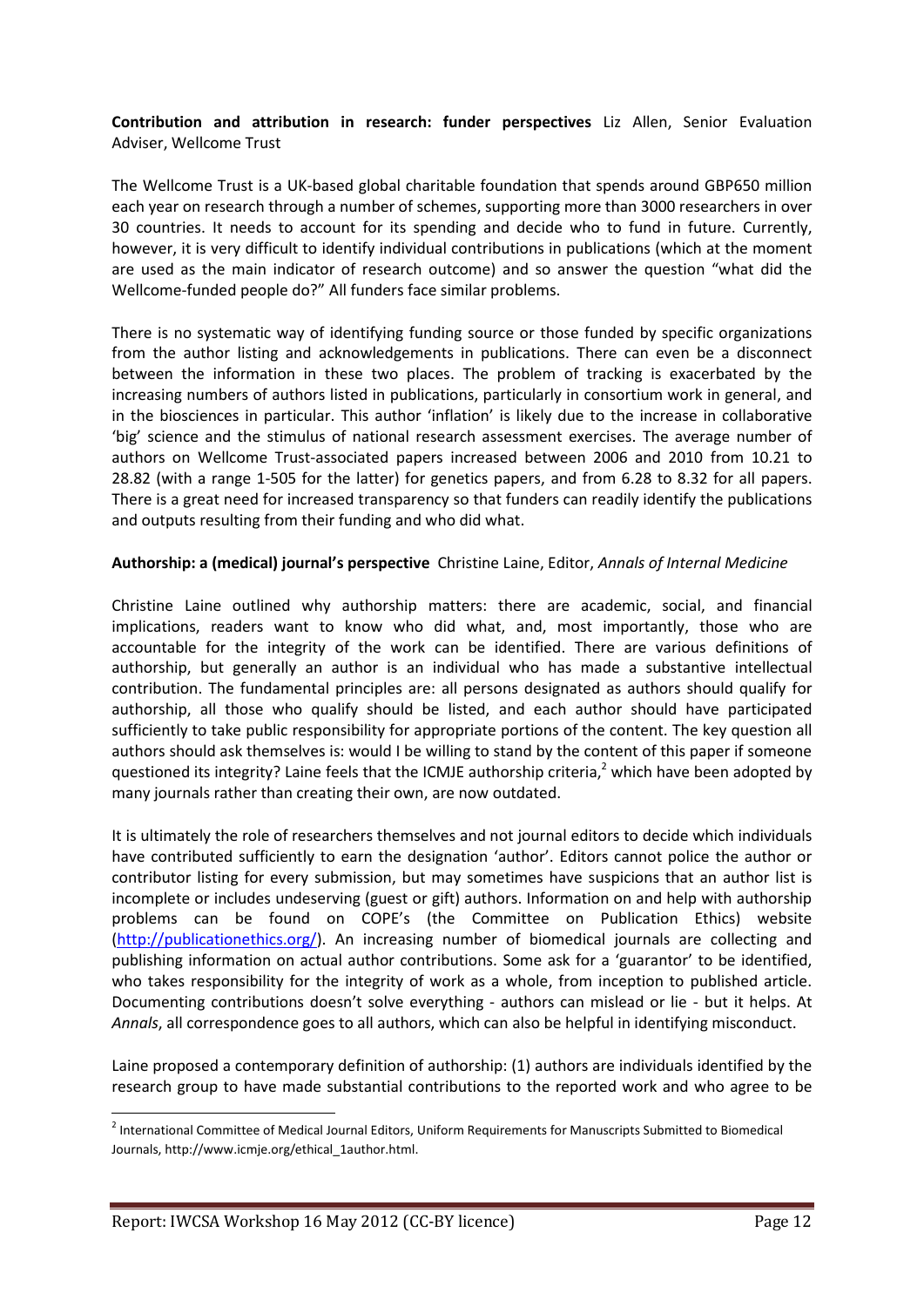accountable for these contributions; (2) in addition to being accountable for the parts of the work he or she has done, an author should be able to identify which of his/her co-authors are responsible for specific other parts of the work; (3) an author should have confidence in the integrity of the contributions of his/her co-authors; and (4) all authors should review and approve the final manuscript.

Authorship battles undermine confidence in research, and Laine gave some advice on avoiding authorship battles: discuss individual contributor roles and authorship early on, ideally before beginning the work; document discussion consensus; review contributions as the work progresses and modify accordingly; document the rationale for contributor additions/deletions and get consent from all involved; and get all contributors to sign off before manuscript submission.

Laine finished by posing some questions: in scholarly communication, what is the difference (if any) between being an author and being a writer? What level of contribution qualifies a person as an 'author' as opposed to a 'writer' or other type of contributor? Can someone not write a word and still qualify to be an 'author' of a scholarly article? Can an individual draft the entire manuscript and still not qualify to be an 'author' of a scholarly publication?

**Authorship: a provostial perspective (deeply informed by scholar, selection/funding committee, and editorial board perspectives)** [Judith Singer, Senior Vice Provost](http://isites.harvard.edu/icb/icb.do?keyword=singer&pageid=icb.page316200) for Faculty Development and [Diversity, Harvard University](http://isites.harvard.edu/icb/icb.do?keyword=singer&pageid=icb.page316200)

Judith Singer suggested that there are alignments and misalignments between the many purposes of scholarly publishing and the multiple ways in which scholarly publications are used by individuals occupying different roles to make very different kinds of decisions. Journals and editors evaluate the work in individual papers, but in appointment and funding decisions it is the person and a body of work that are being evaluated, so the stakes are higher. Tenure decisions are very high stake, with long-term financial and staff employment issues, and institutions like Harvard cannot afford to make mistakes. The tendency is therefore to be conservative and this makes authorship issues important. Conventions on author position, however, vary "dizzingly" across fields. In interdisciplinary collaborations, a person's name could therefore end up in different positions in different publications despite what they did.

Singer is interested in predictive validity, taking into account: the sorts of research questions asked by the individual (are they interesting, provocative?); consistency in asking these sorts of questions; the degree to which their work impacts a field (not necessarily based on just citation counts); transdisciplinary impact; longevity (i.e. are they just a 'one-shot wonder'?); and consistency and independence (are they able to produce results without a collaborator or without the same collaborator?). Harvard uses hard metrics for tenure decisions, but also takes into account qualitative measures (e.g. internal and external letters) and asks expert adjudicators who know the field to look at all the evidence. When asked about the standing of social media and blogging, Singer felt their role is more about getting known, but reputation does matter in funding. Academic communities are reputation driven. She concluded that you have to ask what it is you trying to accomplish. There are many goals, and the same metrics cannot be used for all the goals.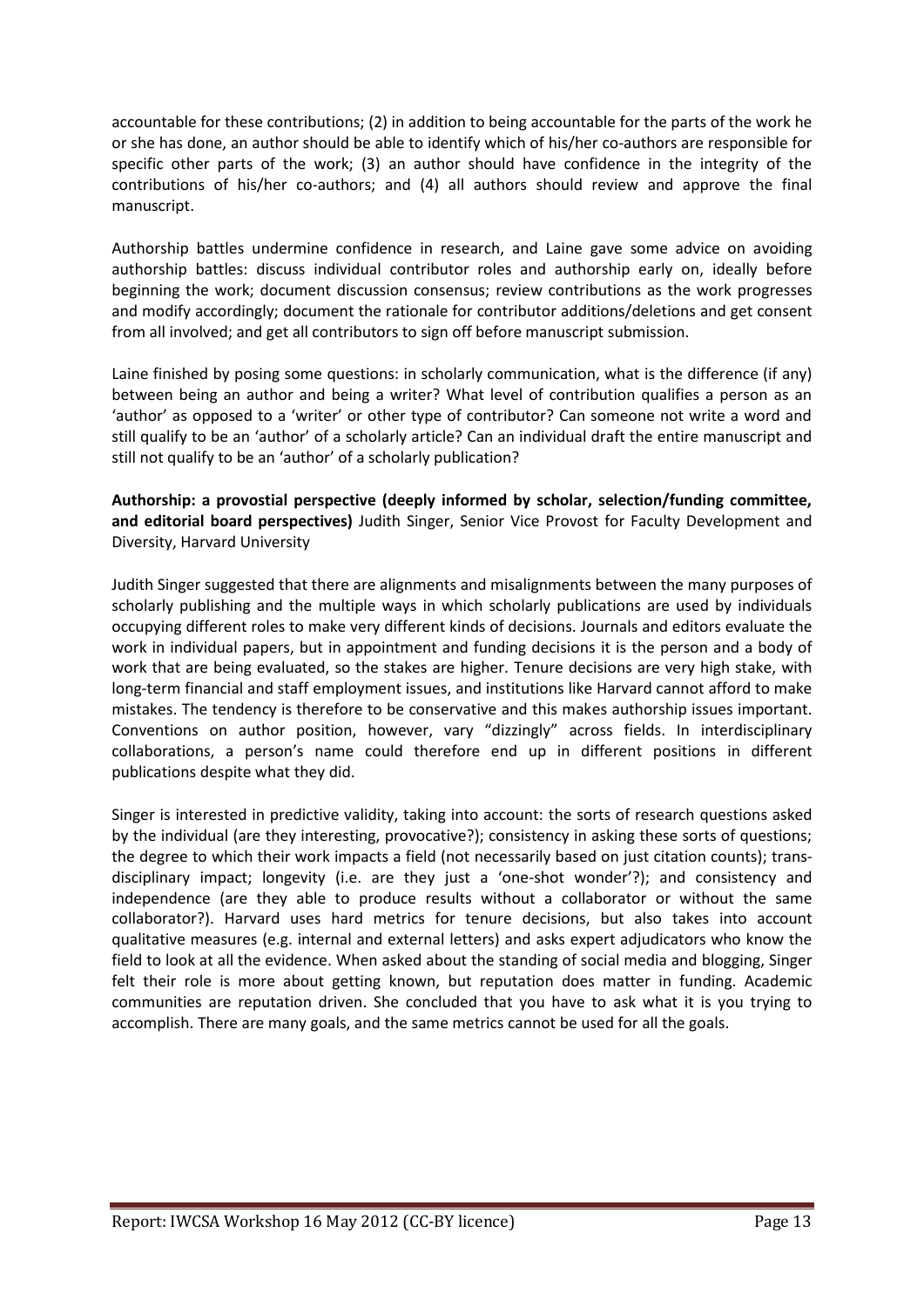**Related initiatives: context and feasibility** Moderated by [Merce Crosas, Director of Product](http://www.iq.harvard.edu/people/merce_crosas)  [Development, IQSS,](http://www.iq.harvard.edu/people/merce_crosas) Harvard

**PLOS: big science and medicine and the attribution of authorship** Ginny Barbour, Chief Editor, *PLOS Medicine*, Public Library of Science, Chair of COPE

Medical and scientific research is increasingly being done by large groups of collaborators on complex projects, often coming from many different institutions and countries. Ginny Barbour feels that what constitutes 'authorship' is becoming harder to agree on and some fundamental issues need to be addressed. Do the current definitions of authorship sufficiently capture the specific contributions of those involved in the research? Are these definitions sufficient to give appropriate academic credit? Do these definitions ensure that authors take appropriate responsibility for the papers on which they are listed as authors?

There is abuse of authorship (e.g. putting a personal stamp on everything even when authorship is not warranted, trading authorship between papers) and this can have a serious impact on research integrity. Editors regularly have to deal with difficult authorship situations, as can be seen from the cases presented at the COPE Forum and detailed on its website<sup>3</sup>. PLOS Medicine has very strict authorship/contributorship rules and sends all authors letters asking them to confirm authorship, chasing as necessary, but this is very time consuming. Barbour agrees with previous speaker Christine Laine that the ICMJE authorship guidelines are outdated. They are, however, the best we currently have (although it has been shown how industry uses the guidelines to manipulate authorship<sup>4</sup>).

Barbour thinks the current meaning of authorship is worthless, it is being exploited and gamed and doesn't encompass the full scholarly spectrum (e.g. blogs, reviews, tweets). We need to rethink authorship in the digital age and not just technically. Robust definitions that are portable across specialties and methods for attribution at different levels need to be developed. The time has come to "throw out the term 'author'". Also, article-level metadata allow attribution only at researcharticle level, and we need to aim to be able to do this at within-article level.

**Why are the attribution and citation of scientific data important? (Introduction to the BRDI-CODATA report)** [Christine Borgman, Professor and Presidential Chair in Information Studies, UCLA](http://polaris.gseis.ucla.edu/cborgman/Chriss_Site/Welcome.html)

Christine Borgman stressed that as data becomes a more valuable object we need to understand what authorship means in the data world. A number of organizations and agencies are working on developing data attribution and citation practices and standards. A joint BRDI-CODATA<sup>5</sup> symposium was held in August 2011<sup>6</sup> on developing and implementing scientific data citation standards and practices. The driving questions it addressed were:

What are the major technical issues that need to be considered?

**.** 

<sup>3</sup> http://publicationethics.org/cases.

 $4$  Matheson A (2011) How Industry Uses the ICMJE Guidelines to Manipulate Authorship—And How They Should Be Revised. *PLoS Med* 8(8): e1001072. doi:10.1371/journal.pmed.1001072.

<sup>&</sup>lt;sup>5</sup> BRDI-CODATA: Board on Research Data and Information-Committee on Data for Science and Technology.

<sup>6</sup> Developing Data Attribution and Citation Practices and Standards. US CODATA and the Board on Research Data and Information, in collaboration with CODATA-ICSTI Task Group on Data Citation Standards and Practices [\(http://sites.nationalacademies.org/PGA/brdi/PGA\\_064019](http://sites.nationalacademies.org/PGA/brdi/PGA_064019)*).* (ICSTI: International Council for Scientific and Technical Information)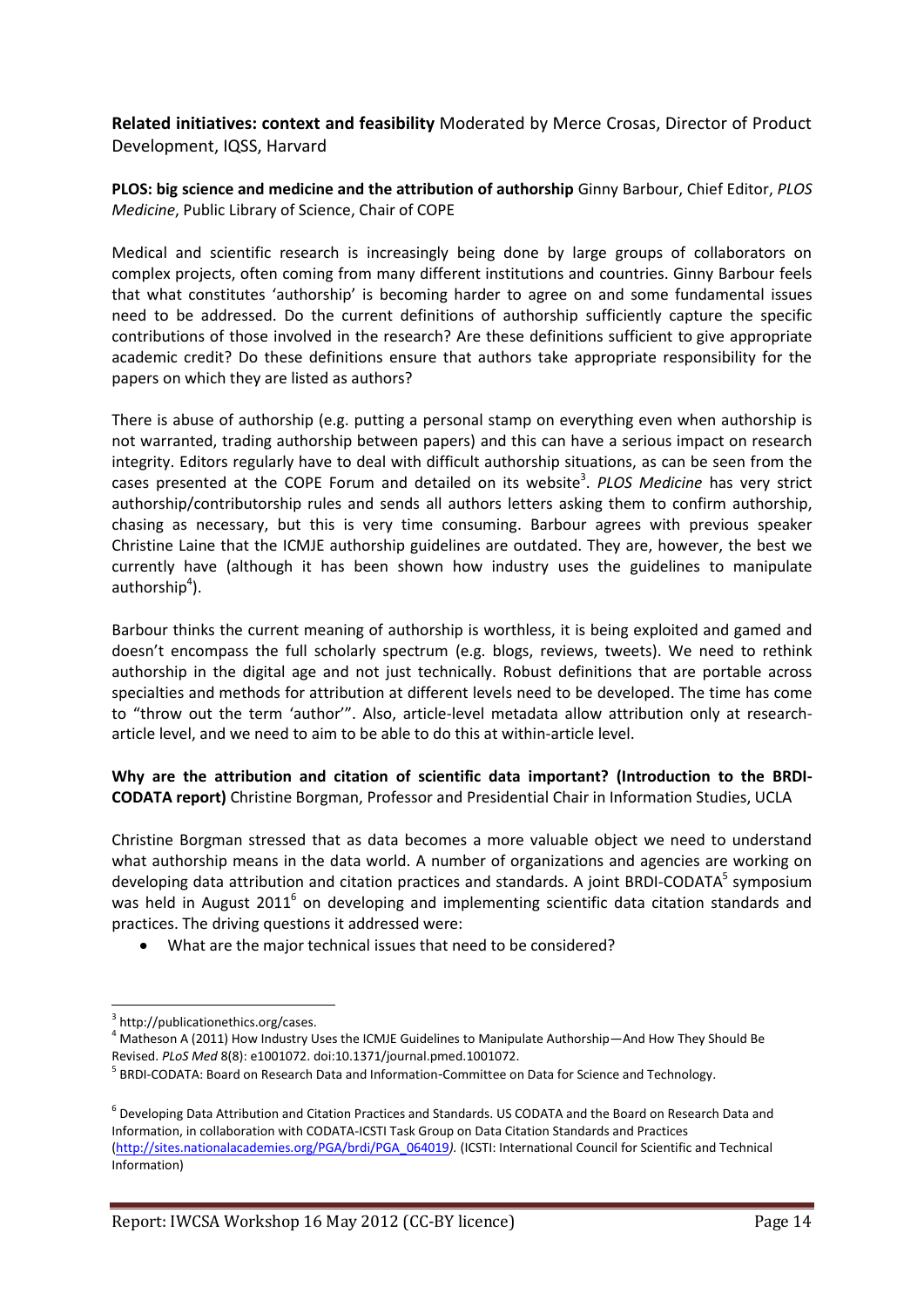- What are the major scientific issues that need to be considered? Which are universal for all types of research and which are field- or context-specific?
- What are the major institutional, financial, legal, and socio-cultural issues that need to be  $\bullet$ considered? Which are universal for all types of research and which are field- or contextspecific?
- What is the status of data attribution and citation practices in individual fields in the natural and social (economic and political) sciences in the United States and internationally?
- What are the respective roles and approaches of the main actors in the research enterprise and what are the similarities and differences in disciplines and countries?

The Symposium report is to be published shortly.

Borgman outlined infrastructure considerations for digital objects: social practice (why cite and attribute data? how to cite?), usability, identity, persistence, discoverability (how to identify, locate and retrieve), provenance (how and when data have been modified or transformed, and who has handled it – it is crucial to know this in order to be able to trust the data), relationships, intellectual property (what can I do with it – reuse, reproduce – who owns the rights?), and policy (whose policy and what type when a whole chain of people and organizations have been involved?). She mentioned that some data don't get posted because everyone thinks it is someone else's responsibility. People want credit for what they do, so a mechanism is needed to establish a chain of credit, for the author, depositor, funder and other parties.

# **FundRef: a new project from a publisher–funding agency collaboration to standardize the collection and display of funding agency information in scholarly publications** [Fred Dylla, Executive](http://www.aip.org/aip/dylla.html)  [Director and CEO, American Institute of Physics](http://www.aip.org/aip/dylla.html)

Funding agencies and the research communities supported by funding agencies have a responsibility to report the results of the supported research to various constituencies, including the public. But presently, Fred Dylla explained, funders and grant numbers are not always included in the resulting scholarly publications. Where publishers do collect this information it is presented in non-standard locations in the publications, making it difficult to find. If this information can be collected, displayed and archived as an agreed-upon component of the standard metadata associated with a scholarly publication, an important service will be provided to the authors, funding agencies and readers who access these publications. A new initiative is aiming to do this. CrossRef is managing a pilot project, called 'FundRef' [\(http://www.crossref.org/fundref/\)](http://www.crossref.org/fundref/), to develop and test a protocol for collecting funding-agency information (funder name and grant number) from authors at the time of manuscript submission to journals. Seven scholarly publishers and four funding agencies are participating in the design and implementation of the pilot project.

FundRef's goals are to create a standard nomenclature for the capture, display and use of fundingagency metadata, and to demonstrate an industry-wide methodology for connecting scholarly publications to research funders. A taxonomy of funder names will be tested, using the registry of 4000 funder names that Elsevier is making available as the pilot taxonomy. Funders will help maintain the registry of funder names and instruct awardees to provide correct information to publishers. CrossRef is enabling publishers to deposit funder and grant number metadata as part of the regular CrossRef deposit, so that will be available along with the DOI and bibliographic data. Funders will use the data to report the published results of research awards. The DOIs could be used to trace funding, but many agencies don't have a place for the DOI to resolve to. The pilot will test the feasibility of the workflow and integration with the funder name registry, and an API to query the CrossRef data using funder names/grant numbers/publication metadata will be developed. The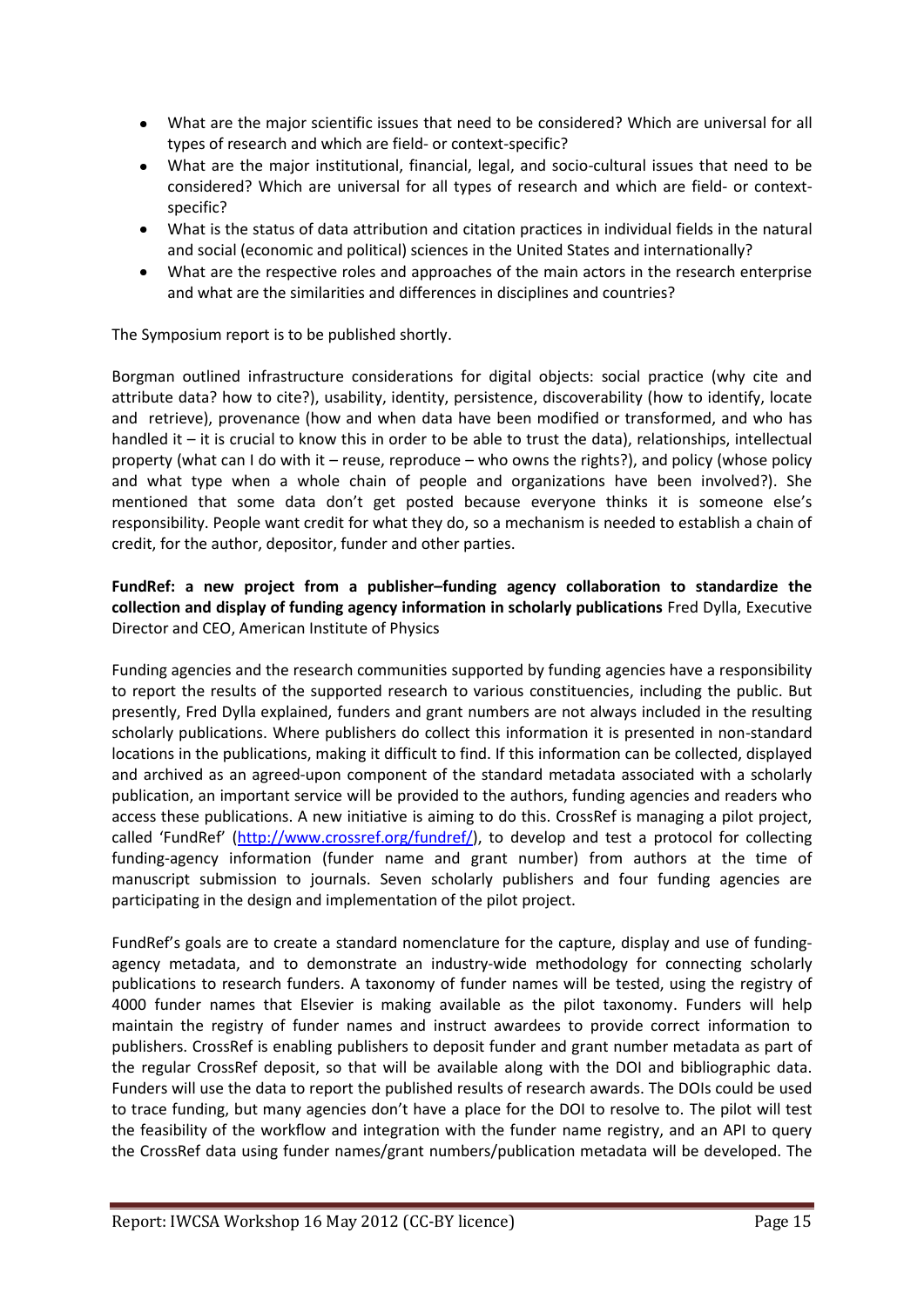project was officially launched in March, pilot development and refinement will take place April-August, with subgroups working in parallel, and a public demo will be available in the Fall.

**Contributor roles in VIVO** [Brian Lowe, VIVO Semantic Lead Developer, Cornell University Library](http://vivo.cornell.edu/display/individual24052)

VIVO (not an acronym; [http://vivoweb.org/\)](http://vivoweb.org/) is a project that enables international networking of researchers across all disciplines through the sharing of linked open semantic data. It originated at Cornell University, to provide a single point of entry for discovery of the research and scholarship environment there, but has, with NIH funding, expanded to other universities nationally. All publicly available information on the people, departments, facilities, and other resources that collectively make up the research and scholarship environment are brought together in a single site. Brian Lowe described how researcher roles and collaborations are represented, and what makes VIVO work. Critically, all the data are represented semantically, using WC3 semantic web technology. No traditional relational databases are used.

As the project progressed it was realized that a greater complexity was needed to describe what was required. All the roles and processes involved in research, and the roles held by people in different time spans over the course of their professional lives had to be included. How roles relate to processes had to be configured. The outcomes of all the processes had to be identified and the appropriate level of granularity for reporting. The importance of including, and capturing, researcher outcomes beyond journal articles was recognized, for example datasets and nanopublications, that currently don't appear in traditional publication records. If items can be captured and modelled earlier in the process than the point of publication, it will be possible to end up with more detailed information than just the list of authors at the end of the process.

# **Exploratory research**

In conjunction with the workshop, the Planning Committee designed and conducted preliminary research to explore attitudes towards scholarly attribution and patterns of attribution for nonauthorial contributions. [Mike Taylor, Principal Investigator, Elsevier Labs,](http://uniqueids.org/mike-taylor/) presented a preliminary analysis at the workshop, which was subsequently revised for this report.

To explore attitudes, a survey was developed and fielded. Respondents to the survey generally approached authorship from a holistic perspective, emphasizing overall responsibility for the project, its operation, and results. They also recognized most other research activities as meriting authorship in most cases, with the exceptions of potentially non-intellectual contributions such as the contribution of reagents, funding, and general administrative help.

To explore patterns of attribution related to non-authorial contributions, a text analysis of the 'Acknowledgements' section of a large sample of scientific publications was performed. For comparison, the frequency of these terms across papers indexed in CiteSeer was also examined. In both the Elsevier and CiteSeer sample, financial support and data were frequently acknowledged, and manuscript, technical and statistical assistance were also regularly acknowledged in both. A conjecture is that authors tend to acknowledge substantial effort and resources that are necessary for the research but not considered a substantial intellectual contribution in that instance. This interpretation is consistent with the survey results.

Details of the survey and an analysis of the results to date are given in Appendix 2.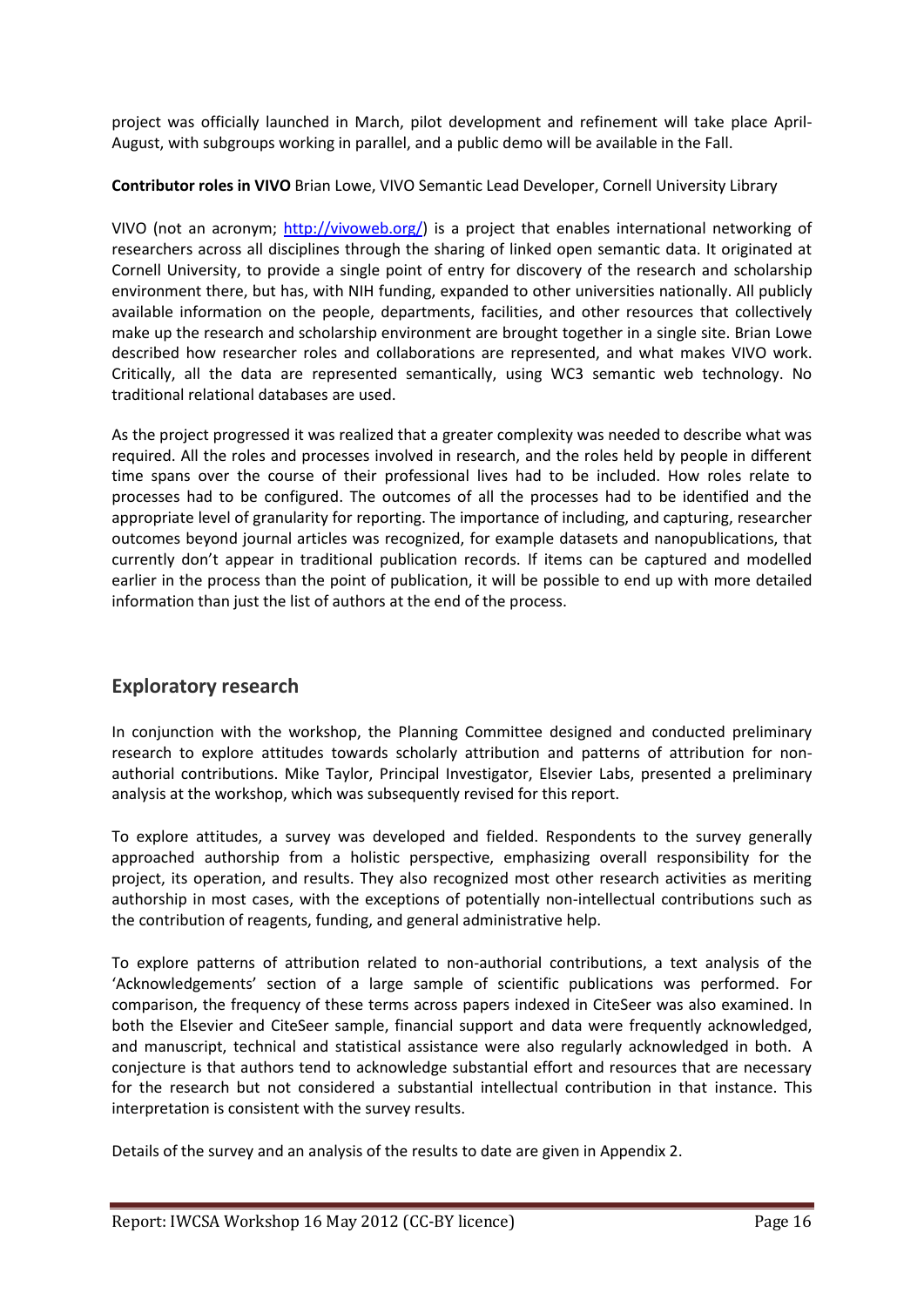# **Breakout sessions**

#### **Breakout Group 1: A taxonomy for roles and contributions in scholarly publications**

*Facilitated by [David Shotton, Emeritus Fellow, University of Oxford,](http://www.zoo.ox.ac.uk/staff/academics/shotton_dm.htm) and [Margie Hlava, Founder/CEO,](http://www.accessinn.com/library/news/12-03-13-founder-ceo-of-access-innovations-receives-award.html)  [Access Innovations](http://www.accessinn.com/library/news/12-03-13-founder-ceo-of-access-innovations-receives-award.html)* (Session participants: Ginny Barbour, Amy Brand, Irene Hames, Veronique Kiermer, Christine Laine, Brian Lowe, Clifford Lynch, August Muench, Diane Scott-Lichter, Liz Williams)

#### **(1)Scope**

The group set out to consider how publications currently capture contributor role distinctions, what works and what doesn't in indicating level of effort or different types of contribution, and whether there are any existing models that should be considered. They also asked whether it is possible to arrive at a taxonomy of common contributor role definitions that works across disciplines. David Shotton's SCoRO (Scholarly Contributions and Roles Ontology, [http://purl.org/spar/scoro/\)](http://purl.org/spar/scoro/) model, prepared for the workshop, was used as a springboard for the discussions.

#### **(2) Issues and questions**

#### **What would the new taxonomy be used for?**

- *Credit for tenure, promotion, and grant funding* Author roles and contributions need to be  $\bullet$ clarified because, at present, interpretation of the meaning of author order is complex and very field-specific. The meeting as a whole described this system as 'broken'.
- *Communicating with peers* Attribution of specific work to individuals will enable effective peer-to-peer search, for example for potential collaborators, and direct contact with the relevant people.
- *Accountability and responsibility* There will be transparency, of contribution, funding and conflicts of interests.

#### **Requirements of the taxonomy**

- Needs to be generic and work across all disciplines, allow documentation of a whole range of  $\bullet$ individual contributions, be extensible and permit entry of details of contributions.
- Needs to be fair. Avoiding, for example, assigning percentage of total credit for a paper to individual authors as this could be used to promote purely bibliometric evaluations of individuals' worth.
- Must be easy for everyone to use and understand.  $\bullet$
- Drivers are required as change won't happen unless funders and leading universities, in addition to publishers, support it. Any change must also be acceptable to those who generate citation metrics.

#### **Features of the ontology**

A high-level outline with three headings focused on scholarly publication and the nature of the contributions was proposed:

*Conceptual and intellectual* Formulation of the research questions; design of the experiments; interpretation of the results; intellectual and moral responsibility for the integrity of the paper, as a whole and for individual contributions.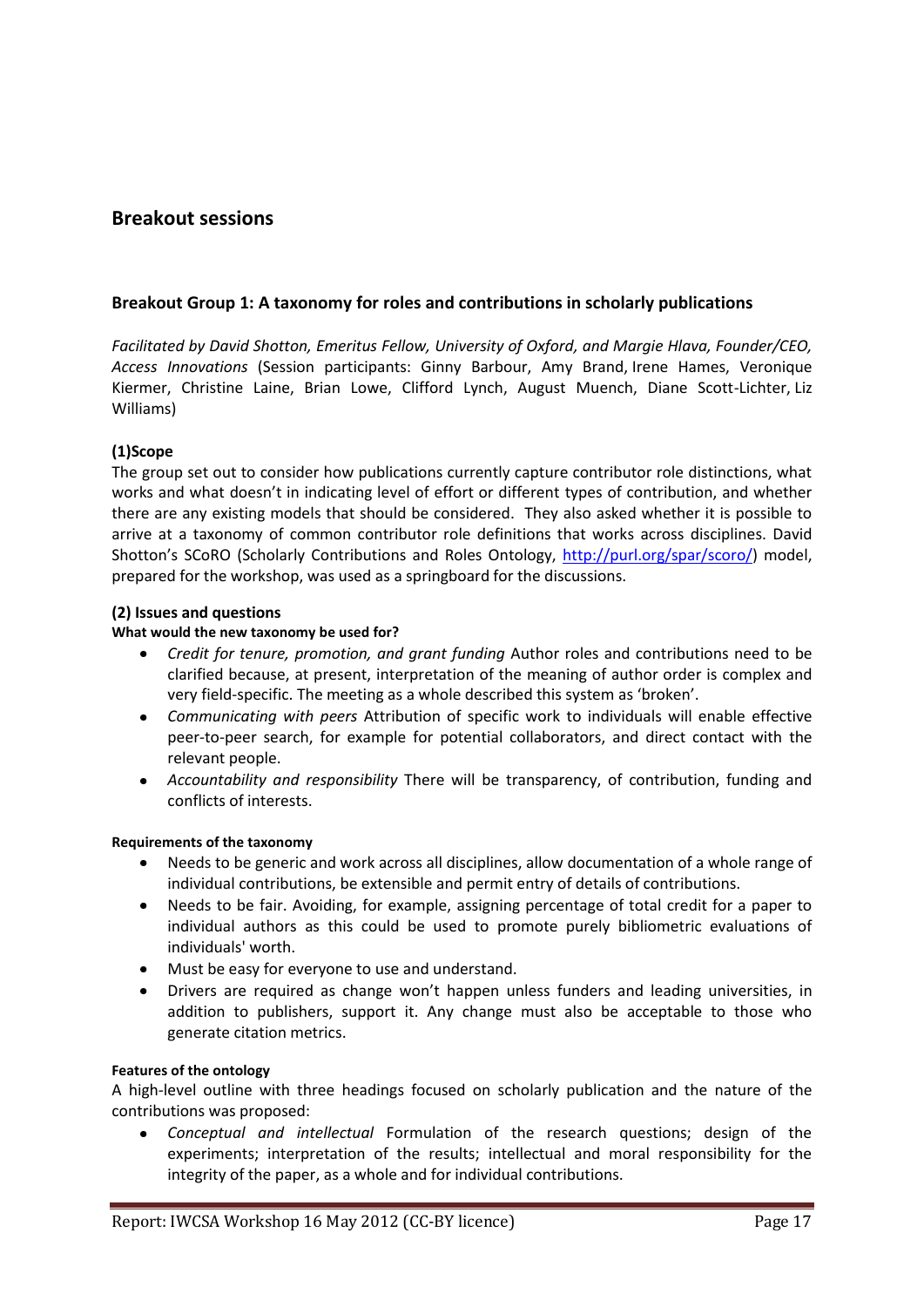- *Technical and experimental* Implementation of the investigation and undertaking of experiments; obtaining specimens and subjects; acquisition and processing of data; analysis of results.
- *Organizational and communication* Writing the project proposal and obtaining funding; ensuring compliance, e.g. ethics committees approval, informed consent; writing up results into a paper; illustration of the paper – selection and use of data; reporting.

# **(3) Proposed actions**

- *Establish a Working Group* A core group of activists is needed to drive this initiative forward, before involving various relevant organizations.
- *Begin building a suitable taxonomy of contribution types* A survey of current practices is needed and a review of classifications in current use.
- *Prepare a grant proposal* Sources of funding need to be identified and an application submitted to cover building of the taxonomy, research on acceptability, implementation, and a feasibility study. Funding for the latter will be needed because journals/publishers will require resources to incorporate the project into their workflows, especially if a large-scale effort is needed.
- *Express revised classification in a number of formats* For example, as a simple taxonomy and an OWL ontology.
- *Provide draft taxonomy for comments to all relevant groups* For example, publishers, funders, researchers, scholarly publishing associations and providers of services, standards organizations, individuals responsible for hiring, tenure, and promotion decisions, citation metrics groups.
- *Revise taxonomy to incorporate feedback*
- *Establish pilot project for feasibility study with retrospective analysis* Possible duration 18 months (12 months for implementation + 6 months for evaluation). Target and invite a small number of journals to take part (broad subject coverage is needed since different disciplines currently use different methods). Each early implementer exemplar journal retrospectively encodes all or selected papers for one year of publication using the new contributor annotation system. Adjustments are made as needed to the system and scalability determined. The results are made available to the other constituent communities to evaluate and report on. Implementation is revised as required to accommodate feedback and ensure wide uptake.
- *Abolish 'authorship/author' and replace with 'contributorship/contributor type'* 'Authorship is broken' has become somewhat of a marketing phrase to indicate that the problem is in need of serious discussion and decisions need to be made for a better representation of the current types of attribution for research in the public record. Many at the meeting felt that this was rather an extreme statement and it isn't authorship per se that is broken, but rather that it is the interpretation of contribution, and hence assignment of credit, based on author order that is. The suggestion from the group was that 'authorship/author' be replaced with 'contributorship/contributor type'.
- *Consideration of reservations* There were concerns that abolishing 'author' is not feasible  $\bullet$ because the concept is too deeply embedded in scholarly culture. Also, if 'authors' are to be replaced by 'contributors', only some of whom may be 'writers', there may be legal complications (this issue was discussed further in Clifford Lynch's summary of the day).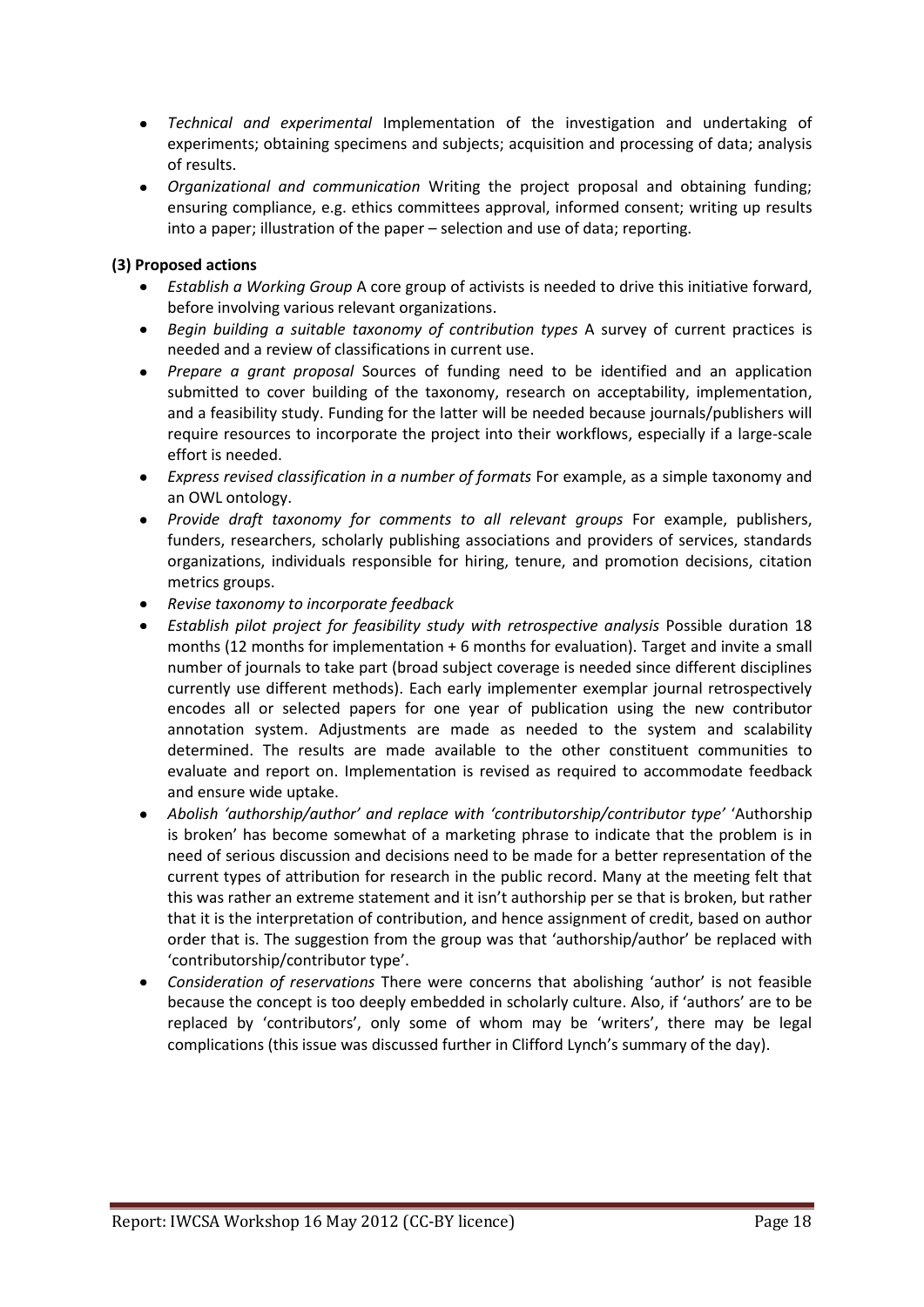# **Breakout Group 2: Implementation considerations**

*Facilitated by [Gudmundur Thorisson, Research Associate, University of Leicester,](http://www.mendeley.com/profiles/gudmundur-thorisson/) and [Geoffrey Bilder,](https://www.resourcenter.net/Scripts/4Disapi2.dll/4DCGI/events/speakerbio.html?Action=SpeakerBio&Time=-452470645&SpeakerID_W=2912)  [Director of Strategic Initiatives, CrossRef](https://www.resourcenter.net/Scripts/4Disapi2.dll/4DCGI/events/speakerbio.html?Action=SpeakerBio&Time=-452470645&SpeakerID_W=2912) (Interim Technical Director, ORCID)* (Session participants: Alberto Accomazzi, Patricia Brennan, Stephanie Diment, Fred Dylla, Jo McEntyre, Rebecca Rosen , Griffin Weber, David Weinberger)

# **(1)Scope**

The group focused on two main themes: (1) data gathering and (2) data storage and access. Participants were asked to think about barriers and specific actions that could/should be taken to overcome them.

#### **(2) Issues and questions**

The group came up with a list of important questions that need to be addressed:

- Where will attribution information be gathered?
- Where will the attribution information be stored, and, potentially, later copied to?
- $\bullet$ Who will gather the information and how? Will it be mostly manual input, mostly automated, or both?
- What can/should be the role of ORCID as a global identification service and, potentially, as a central discovery hub for researcher  $\leftrightarrow$  work information?
- What level of detail does a central discovery hub need to cover to be of real use for data  $\bullet$ aggregation?
- If a central hub is not feasible, or even desired, how do we deal with the problem of usefully  $\bullet$ aggregating research information from a potentially large number of sources (journals, funders, digital repositories, wikis etc.), and with even knowing about all relevant sources?
- What can/should be the role of ontologies?
- How can we leverage tools familiar to non-tech end users (like Excel spread sheets with embedded ontologies) to gather data in structured form and with sufficient semantics?
- How do we balance a completionist approach (being thorough) with a pragmatist approach ("the stupidest thing that could possibly work")?

#### **(3) Proposed actions**

The group felt it was not possible to come up with specific implementation actions because most strategic goals were yet to be defined. They therefore proposed some more general guidelines and pointers on implementation.

- *Data capture* The focus should be on embedding capture of contributorship information into existing workflows, rather than creating new ones, to minimize the effort for authors as much as possible. Capture should ideally take place at the stage of submission of manuscript/dataset/other work where the person(s) responsible are currently asked for various manuscript metadata, including the list of co-authors/contributors. The group also felt it would be useful, if it were possible, to go back and annotate (possibly via ORCID) publication claims retrospectively. Such self-claims by authors would, however, need to be clearly distinguished from 'authoritative' contributor information provided at submission time.
- *Data structure and semantics* The use of standard terms for roles and contributions is crucial for integration, but adoption uptake will be low unless the popup-menu lists or other userinterface elements presented to end users are kept short, certainly no more than 10 to 15 items long. It should be possible to further qualify broad categories with free-text comments (note: this is basically a shorter version of what the taxonomy group, Group 1, has elaborated in greater detail). There were suggestions to use text-mine-available content to generate and refine suitable terms in semi-automated fashion. The issue of whether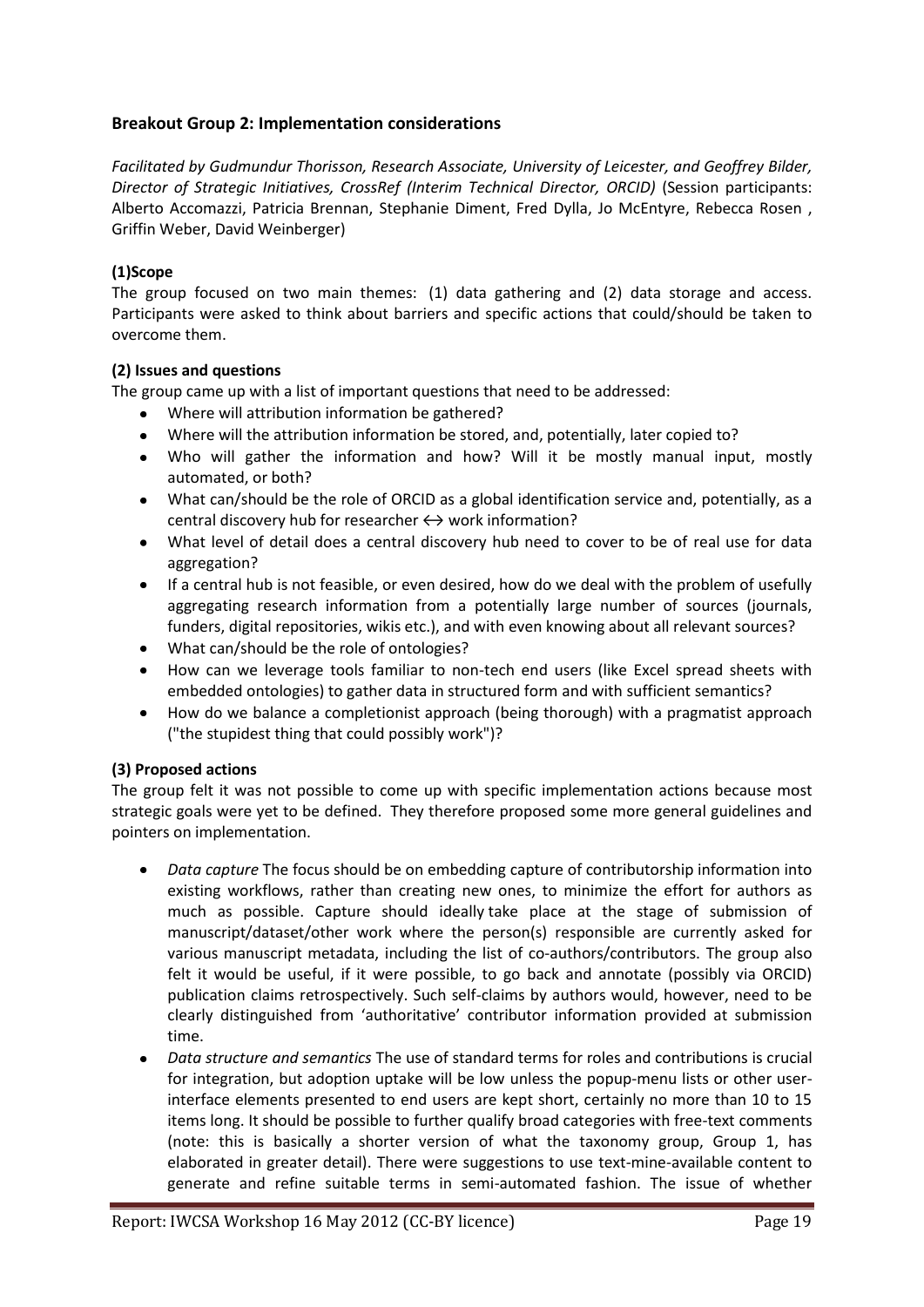curation and management of standard terms ought to be done via a trusted, neutral organization (similar to how CrossRef is running FundRef) was also raised.

*Data availability and discovery* Whichever contributorship information is gathered needs to  $\bullet$ be fit for reuse by a range of diverse third parties. This implies that data must be accessible in structured, machine-readable form and under an appropriate license or public-domain waiver. Data also need to be easily discoverable, either via a central data clearinghouse or, alternatively, via central indexing services (one of which could be ORCID) which contain pointers to where the contributorship information is actually stored.

# **Breakout Group 3: Social considerations, barriers and incentives**

*Facilitated by [Cameron Neylon, Biophysicist, Science in the Open,](http://cameronneylon.net/about/biographies/) and [Anita de Waard, Director of](http://elsatglabs.com/labs/anita/)  [Disruptive Technologies, Elsevier Labs](http://elsatglabs.com/labs/anita/)* (Session participants: Liz Allen, Monica Bradford , Michael Fisher, Alyssa Goodman, Elizabeth Knoll, Alexa McCray, Judith Singer, Hideaki Takeda, Simeon Warner)

# **(1) Scope**

The group considered how, in a perfect world, they would like to be evaluated for their work, the barriers that prevent them and others evaluating their work in this ideal way, general actions that could be taken to overcome these barriers, and specific actions they could take within the scope of their own work to help overcome them. The group also asked some open questions: Is the way people are currently assessed (by small groups of senior, entitled 'judges' sitting in a room) still a valid method of evaluation? Is it valid to evaluate people, rather than 'work', 'group', and so on? Is person-focused evaluation the best way to support science?

# **(2) Issues and questions**

For 'perfect world' evaluation of work, the following were considered important:

- To have the diversity of contributions (domain, media, output types) recognized.  $\bullet$
- $\bullet$ For individuals to be able to provide input on which aspects of their work are representative of their contribution.
- To be evaluated on influence and wider impact.
- For evaluations to be appropriate and fit for purpose.
- To be able to trace the chain of personal influence.
- To see teamwork and leadership evaluated and rewarded.

They also identified challenges to a 'perfect world' evaluation:

- The discrepancy between aspects that are important and things that can be measured.
- The need to agree on what we value in people. Valued characteristics the group came up  $\bullet$ with included: creativity, networking skills, influence on peers in the same field, influence on peers in other fields, translational influence on policy, practice and the public, persuasiveness, good 'taste' in choosing research questions (are they exciting, novel?), knowledge of subject area, craftsmanship, leadership, 'generativeness', originality vs curation, perseverance, productivity.
- There are some issues with using these values:
	- $\circ$  Not all aspects can be quantified, or even identified (even by the person themselves).
	- o There is lack of clarity around reasons for assessment and appropriate metrics: different sets of values are needed for different roles, institutions, career stages, etc.
	- $\circ$  Predictivity is difficult some characteristics are valued purely retrospectively.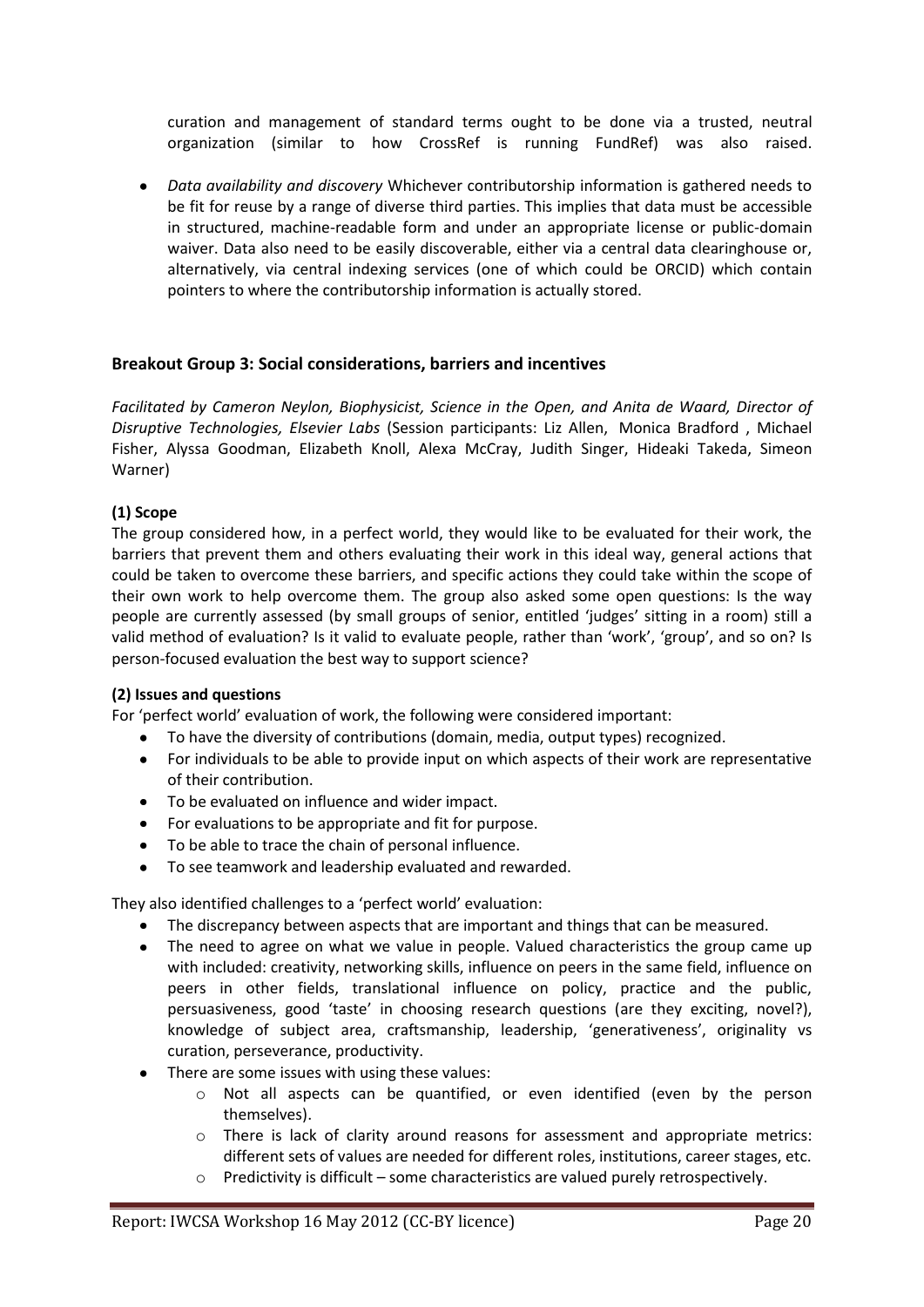# **(3) Proposed actions**

- Expand the list of valued characteristics and see which aspects can be tracked/measured.
- Give everyone their ORCID ID and tell them to start using it. Start to track and collect all  $\bullet$ personal activities, thoughts, blogs, and so on using this ID.
- Publishers to allow a space in the author's details for the ORCID ID; add microattribution?
- Use the ID in workflow/codeshare systems.
- To improve buy-in with, for example, university provosts and deans, create a few (real) exemplars to show that these values are an improvement on existing measures and can answer questions such as: Who did we miss? How could we have found them?

#### **Breakout Group 4: The potential for new metrics**

*Facilitated by Caitlin Trasande, Head of [Science Metrics, Digital Science,](http://www.digital-science.com/caitlin-trasande/) and [Jason Priem, PhD](http://jasonpriem.org/)  [Student, University of North Carolina Chapel Hill](http://jasonpriem.org/)* (Session participants: Kevin Dolby, Erin Driver-Linn, Glen Ellison, Christopher Erdmann, Julia Hawks, Rebecca Lawrence, Alberto Pepe, Lydia Snover)

#### **(1)Scope**

The group looked at the current state of metrics and considered what the ideal attribution economy would look like and how to get there.

#### **(2) Issues and questions**

- How do attribution and metrics intersect? Is attribution 'credit'?
- What is the current state of the art?
	- $\circ$  What are the standard creatorship metrics? Mainly: patents (citation from papers and citation from other patents), papers and conference papers (citations from other papers, co-authorship, especially interdisciplinary), and grant funding.
	- $\circ$  What is wrong with these existing metrics? Some suggestions: out of date, lack of highlevel overview, lack of dimensionality, lack of aggregation, the portfolio is unbalanced, or we don't have the chance to balance it.
- What should we encourage?
	- o What kinds of creatorship deserve to be recognized?
	- $\circ$  What kinds of behaviors do we want to encourage (openness, troubleshooting, etc.) in research?
- How do we encourage it?
	- o How might new models of attribution encourage the behaviors we like?
	- o What are some of the features of a microattribution economy? Who wins in such an economy? Who loses?
	- o What potential new metrics are there? What are their strengths and weaknesses?
- Where do we go from here?
	- o How can we make this happen?
	- o Which people are most likely and instrumental to do to this?

#### **(3) Proposed actions**

- Be provocative in creating new metrics which utilize author attribution (the group were unanimous on this).
- Survey users of attribution metrics (e.g. deans, provosts, chairs, chancellors) to determine the top desirable behaviors of authors that would make their assessments better. For example, in order to combat uncertainty about what author number 34 on a paper of 50 authors actually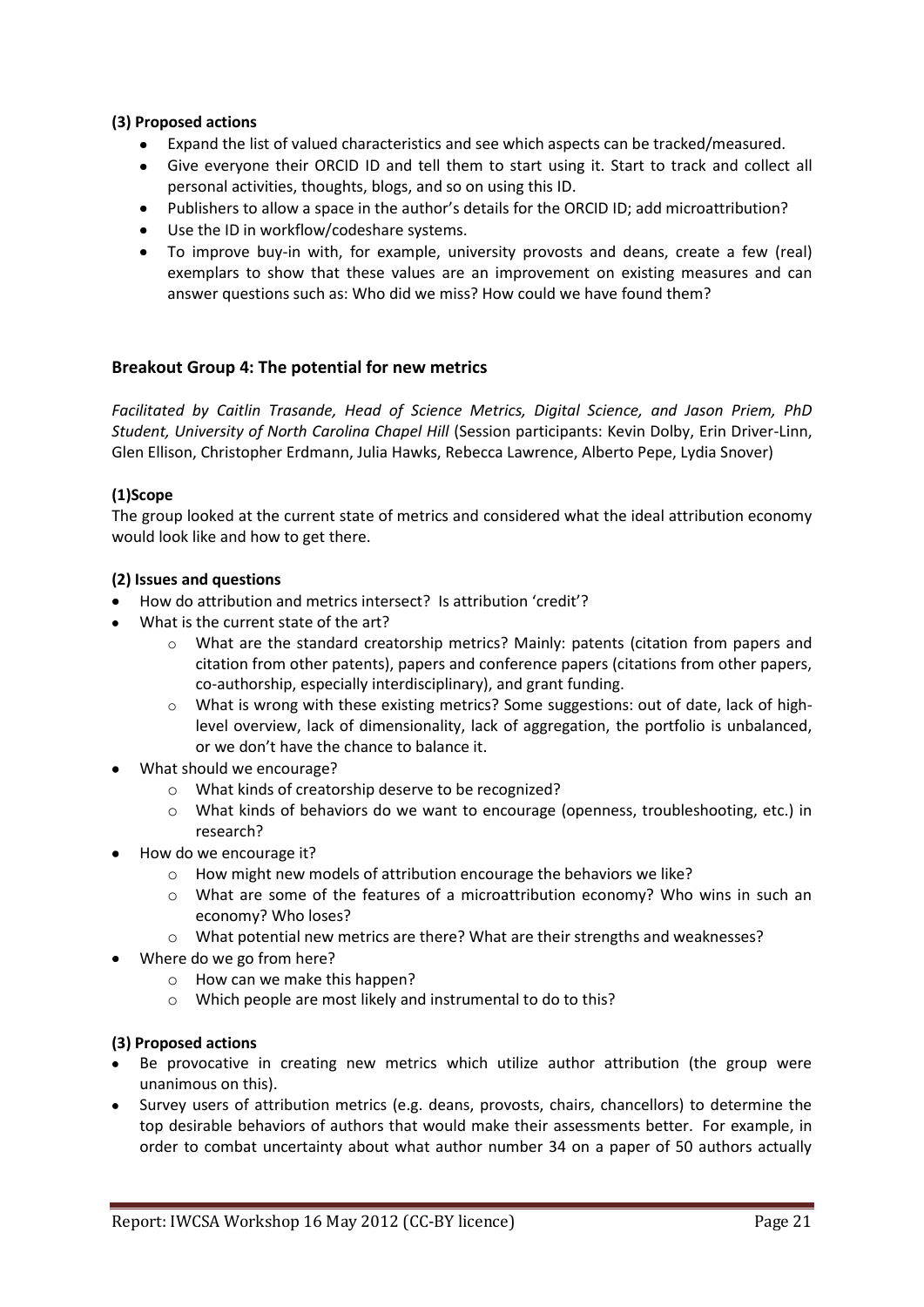did, have authors micropublish work related to their contribution on an open-access (OA) platform.

- Determine the behaviors you want authors to adopt.
- 'Characterize don't measure'. Rather than trying to boil things down to a single number (how many papers, how many co-authors), have a 'portfolio' approach to representing an author's output. This would allow a user of the metric (academic administrator, search committee) to see an author in fuller dimensionality. Parameters could include diversity of output, influence of work, teamwork, leadership.
- Focus on young researchers. They are more malleable and have a long career ahead.
- Provide a high-profile prize incentive (along the lines of the MacArthur Fellowship) to motivate desired behavior. For example, to incentivize micropublishing on OA platforms, target new postdocs and require award recipients to OA micropublish all of their research for the duration of the award. The award would need to have substantial cash funds attached so that these and the prestige of the prize suffice as an incentive to the author. Funding would need to be secured and a selection committee formed. Award multiple scientists so that a cohort can be established and tracked. Create prestige with a strong brand (e.g. The Harvard OA Micropublishing Fellow or the Nature Micropublishing Fellow). Compare awardees' scientific trajectory on a number of measures with a control group (e.g. anonymized equally-qualifying applicants who were not selected) and assess:
	- o Did awardees publish more?
	- o Were they more successful at attracting grants?
	- o Were they more successful on the job market?
	- o Did they establish more collaborations?
	- o Were they invited to more talks, conferences, etc?
	- o Is their work more interdisciplinary?
	- o Did their work receive more citations/downloads/social media attention?

Track award recipients beyond award duration to determine if the desired behavior (e.g. micropublishing) sustainably established itself with that scientist, influenced collaborators, seeded the laboratory culture, and so on.

# **Breakout Group 5: Citation/attribution for data and non-traditional forms and units of scholarship**

*Facilitated by [Micah Altman, Director of Research, MIT Libraries,](http://www.futurelib.org/) and [Tim Clark, Director of](http://madrc.mgh.harvard.edu/timothy-w-clark-ms)  [Bioinformatics, MGH/HMS](http://madrc.mgh.harvard.edu/timothy-w-clark-ms)* (Session participants: Marguerite Avery, Chris Biemesderfer, Christine Borgman, Todd Carpenter, Merce Crosas, Gregg Gordon, Laurel Haak, Mark Hahnel, Robert Hilliker, Emilie Marcus, Craig Van Dyck, Alex Wade)

# **(1) Scope**

The group focused on how attribution (and citation) processes, policies and practices can be improved with respect to 'non-traditional' scholarly works (such as datasets, blogs, and software), and what might ultimately be gained from these improvements. Ideally, what these non-traditional works suggest as practices ought not to be considered as 'lesser' alternatives to traditional practices, but should help inform a broad-spectrum unified approach to both traditional and non-traditional works.

#### **(2) Issues and questions**

Scholars and researchers are now creating and disseminating works which do not appear in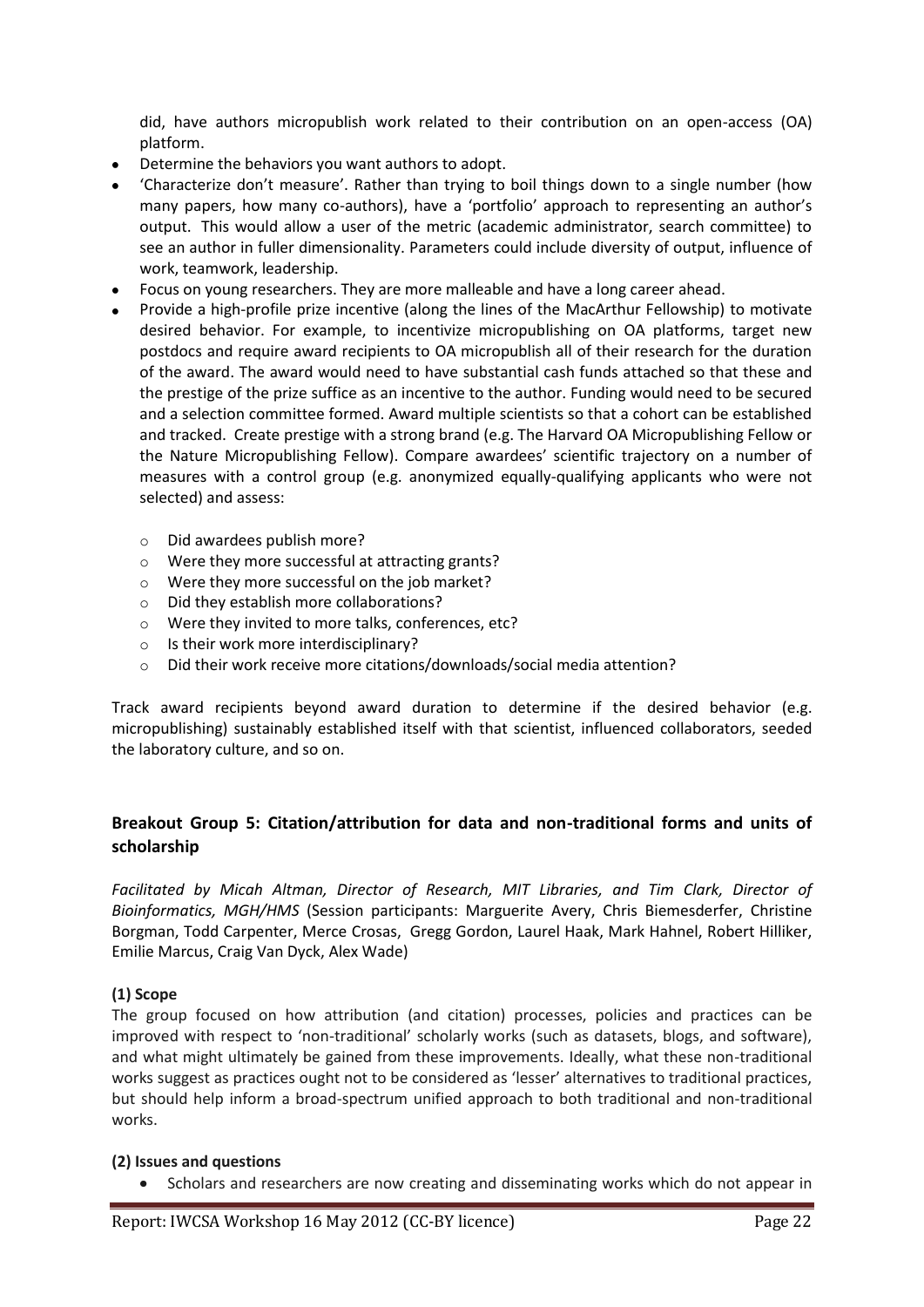traditional peer-reviewed journals but reflect significant contributions and so could (or might?) warrant attribution. The group identified the following: databases (data edits?), software (bug fixes?), blog entries (blog comments?), problem lists (syllabi?), lemmas (proof steps?), protocols (reagents? reagent preparation methods?), peer reviews (peer comments?), visualizations (dynamic processes?), tweets (retweets?), workflows, syllabi, talks (slide decks?), web sites (wiki edits?).

- The group identified databases/data as being particularly important, and software as important (and a subset identified protocols as important for attribution). Data were considered particularly timely, as data citation practices are clearly developing through systems such as *DataCite*, *Dataverse*, and *Pangea*. Thus, there is an emerging infrastructure, standards, and community to form a basis for forward progress.
- In particular, the group identified the area of data citation as ripe for standardization, and felt that it was a priority to work with existing efforts to identify emerging standards on data citation, and draft a proposal to NISO to act as a convenor for stakeholder communities. The NAS Board on Data and Information, CODATA-ICTSI Task Group on data citation, and ORCID were identified as leaders in this area (the last as leaders in author identifiers – which should be integrated into data citation).

# **(3) Proposed actions**

- Review Thorny Staples project at the Smithsonian.  $\bullet$
- Circulate ORCID-EU proposal how to use ORCIDs in data citations.  $\bullet$
- Review forthcoming BRDI/NAS report.  $\bullet$
- Coordinate with CODATA-ICTSI.
- Identify existing standards on data citations and approach NISO with a draft proposal to  $\bullet$ convene stakeholder communities.
- $\bullet$ Reach out to funding agencies (e.g. Wellcome, Sloan, Gates) to clarify definition of data, revisit the model of tripartite responsibility.
- Develop proposed standard.  $\bullet$
- Proof of concept.
- Pilot early adopters.  $\bullet$
- Disseminate standard.
- Evaluate.

# **Summary and further questions for moving the debate forward** [Clifford Lynch,](http://www.cni.org/about-cni/staff/clifford-a-lynch/)  [Executive Director, Coalition for Networked Information](http://www.cni.org/about-cni/staff/clifford-a-lynch/)

Clifford Lynch found it difficult to summarize the day as it had been a very wide-ranging, and provocative, discussion. He would attempt to pull out the main lines of argument and identify the most important questions for moving the debate forward. The system of scholarly communication and evaluation is a complex process and there had been talk during the day of changing things in a short time. He stressed that there was now the opportunity to conduct experiments rather than just writing a manifesto. Any large cultural change needs to be evidence-based rather than hope-based, and adoption would be faster if there was supporting evidence.

There had been a lot of discussion on the notion that 'authorship is broken'. The increasing numbers of authors on articles – thousands in the case of high-energy physics and 'big' science – alters the scale of various problems (what holds for a small number of authors doesn't extrapolate to big science) and it's clear that the system of credit, accountability, and understanding of what each person has done is breaking down. The significance of position in author listings as regards level of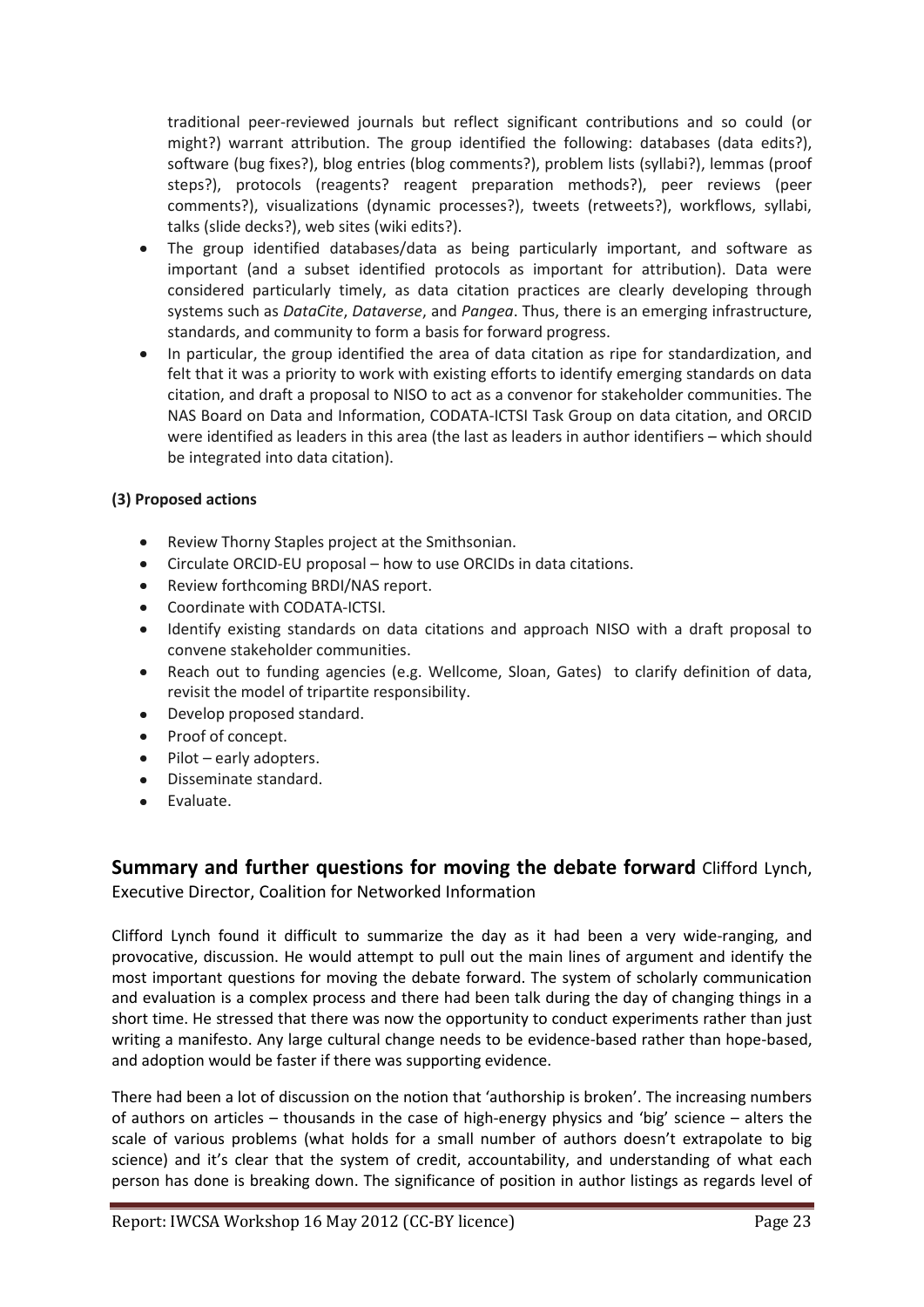participation and contribution varies from discipline to discipline. This makes evaluation and decision making especially problematic for tenure committees, which are made up of individuals from different disciplines. There had been general agreement during the workshop that the 'secret code' used in author lists to signal level and type of contribution is "terribly broken".

A whole new approach is needed, especially as scholarly publishing becomes increasingly electronic and moves to the 'article of the future'. More than one solution may be needed. How do we change traditional journal articles to make evaluations easier, better and more representative? How are the roles of various 'authors' to be codified? Moving to a codified and standardized system where descriptions of what the various authors did will allow greater understanding of their contributions and aid accountability. It will also make it easier for researchers trying to find collaborators to identify the specific individual in a long list of authors who was responsible, for example, for the technique they're interested in. An experiment had been proposed during the workshop (by the taxonomy breakout group, Group 1) to take a small number of journals, implement parallel processes of attribution, using a new codification of contributor roles, and see if this makes a difference.

Scholarly communication is becoming broader than the journal article and we need to accommodate this evolution. An important question involves working out how to evaluate individual contributions in these new forms of scholarly communication. A prominent issue is data, and the efforts being made to develop data attribution and citation practices and standards had been reported. There will be the opportunity to recognize the roles of data acquisition, provision and curation.

An important conversation is also going on about metadata. What do we want to attach to journal articles? Who uses the metadata and for what? Metadata captured during the publication process can be fed into a range of processes. FundRef is a very interesting and welcome new initiative which is aiming to standardize the collection and display of funding information in scholarly publications. This will both help transparency of sponsorship and allow funding organizations to track the outcomes of the research and researchers they have funded.

Lynch put forward a word of caution. It had been suggested that the time had come to "throw out the term 'author'", and that 'author' should be replaced with 'contributor'. What are the implications of moving away from 'authorship' to 'contributorship'? Authorship is both an intellectual and a legal concept. The legal framework of copyright is centered round the concept of authorship, and if articles are changed so as to have only 'contributors', some of whom would be the article's 'writers' and others who would not qualify for authorship by current criteria, then to whom would copyright and legal responsibility apply? This needs to be thought through.

# **Conclusions and next steps**

There was general agreement that it had been an excellent meeting and a much-needed look at an important issue. The presence of representatives from varied sectors with interests in scholarly contributorship and attribution meant the discussion was wide-ranging, and diverse perspectives could be taken into account. The problems with current attribution practices identified by the various speakers, who included researchers, scholars, funders, editors, publishers and senior university administrators, resonated with the audience. It was clear that the existence of different conventions for author position in publications across different disciplines is problematic and makes evaluation and decision making difficult in hiring, promotion, and funding processes. The increasing number of authors on publications, up to thousands in some fields, also makes it very difficult to know who did what and so for their contribution to be evaluated. It was felt that the use of author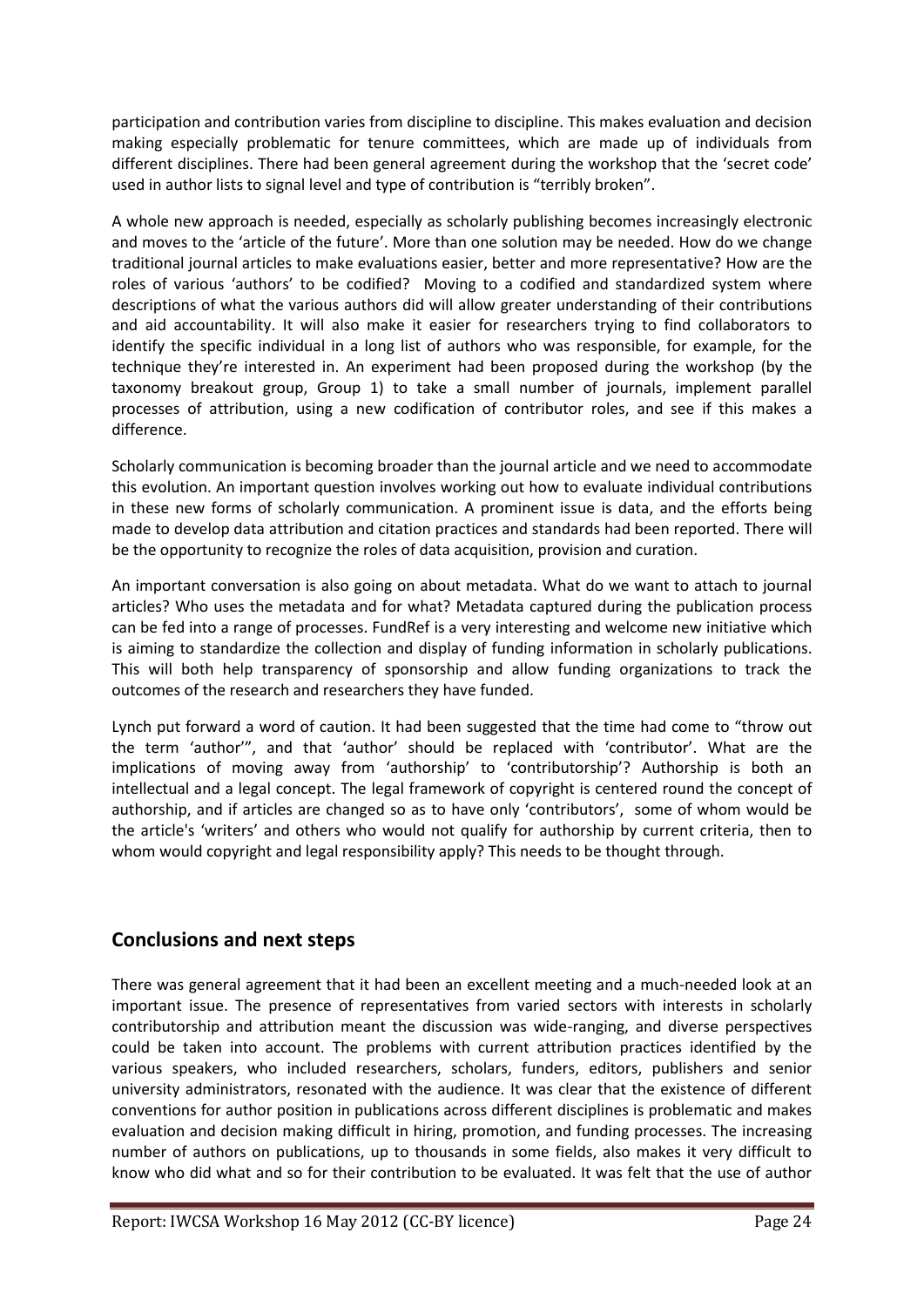name lists to signal level and type of contribution is 'broken', and that new approaches are required to describe and present contributor roles and contributions. A common taxonomy of standard terms for roles and contribution types that works across disciplines and that can accommodate new forms of scholarship and scholarly communication is needed.

Two new initiatives, ORCID and FundRef, will undoubtedly have great positive impacts on scholarly publication and the evaluation of individual contributions to research efforts. ORCID will, through author name disambiguation, enable not only more accurate attribution in traditional research articles, but also attribution of credit in the new forms of scholarly communication that are arising. FundRef will provide a standard way of reporting funding sources for published scholarly research, allowing funders and others to systematically track the outcomes of the research and individuals they support, something that is currently very difficult to do. Both initiatives will also aid transparency, and so accountability.

The existing metrics for scholarly evaluation were felt to be inadequate and outdated. New metrics are needed, and a 'portfolio' approach to represent an individual's output. As the diversity of scholarly output increases it will become ever more difficult to capture attribution in a single measure. The increasing importance of data and other non-traditional forms of scholarship was recognized, and that improved and new attribution and citation practice standards that encompass them need to be developed. Data and databases were identified as being particularly important, and an effort on this front timely as there is an emerging infrastructure, standards, and community that could form the basis for forward progress.

The breakout sessions were very productive, and the groups came up with lists of recommendations for further actions in the areas they'd been assigned. It was decided that a number would be taken forward and coordinated by the workshop Planning Committee as the next steps in the road map toward improved and enriched scholarly attribution and contributorship practices.

# **Next steps**

**Contributorship definition and recoding pilot project** A pilot project will be scoped involving publishers, funders, and researchers to review current contributor role vocabularies in use, followed by the design of a baseline cross-disciplinary taxonomy (keeping it contained to roughly 10 roles); this will probably initially focus on biomedical research, given much work has already been undertaken in this arena. Once a prototype has been developed, its usability and value will be tested against existing author annotation systems with a number of recently published articles. The output of this process will then be circulated for reaction and feedback to academic administrators, funders, researchers, publishers, and other relevant groups.

**Acknowledgements text-mining research project** Work will be undertaken to further analyze article acknowledgement text, to identify contributor roles that do not rise to the level of authorship in the current models being used across the publishing world. Data providers such as Elsevier and Thomson-Reuters could assist with this by making their data available.

**Data citation standard** Members of the Planning Committee are also members of or closely connected with the key organizations involved in developing data citation practices and standards. In addition, a member of the Planning Committee (Micah Altman) is now taking a leadership role in drafting the upcoming CODATA-ICTSI report on data citation that will be presented at the CODATA assembly in October. Involvement in this report will be continued, and then coordination begun with CODATA and BRDI in initiating a NISO standard's development effort. A group (including Micah Altman and Christine Borgman) will follow up with Todd Carpenter, Executive Director of NISO, to explore the options for creating an officially sanctioned standard for data citation.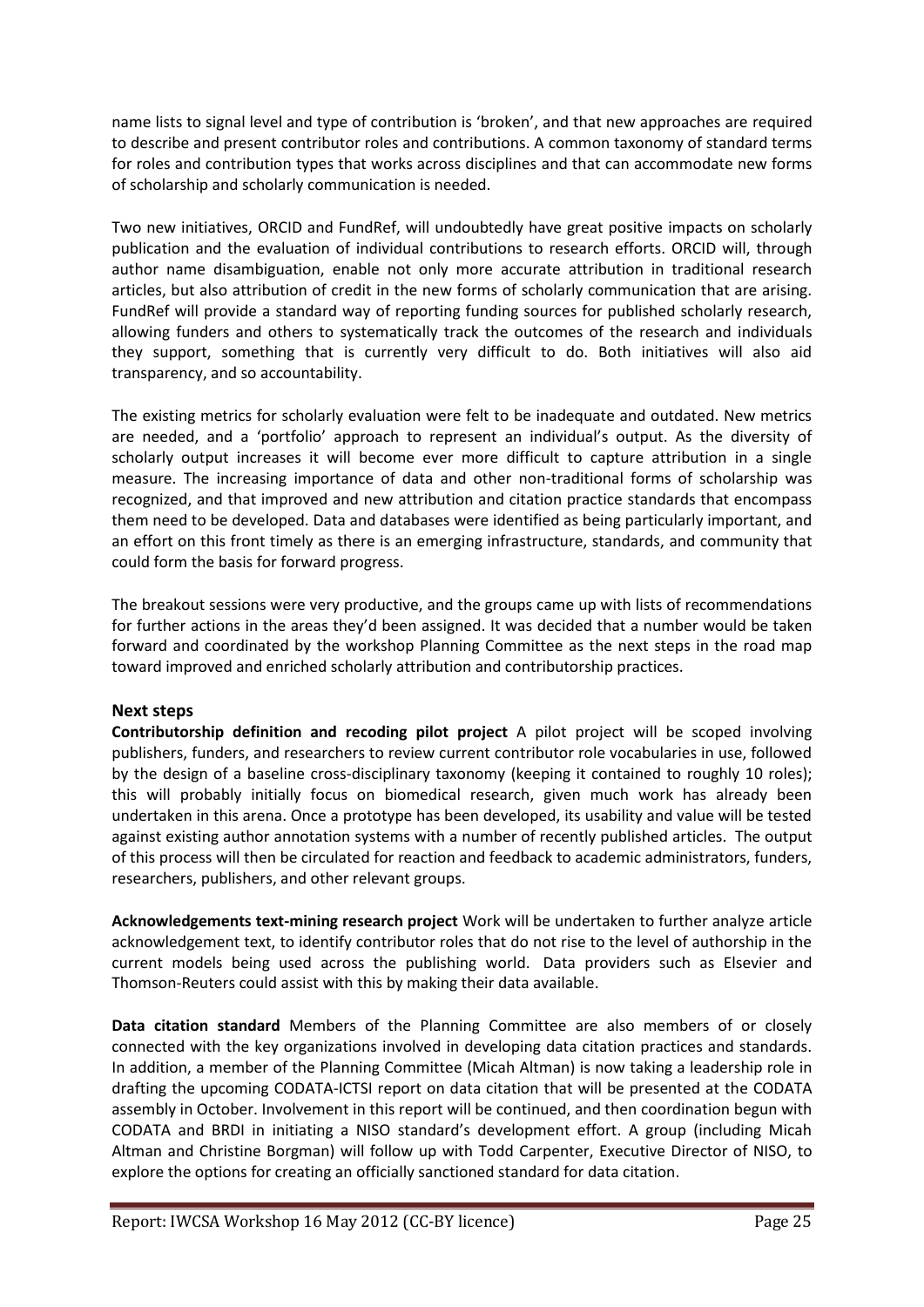# **Appendix 1 Workshop participants**

Alberto Accomazzi, Program Manager, Harvard-Smithsonian Center for Astrophysics

Liz Allen, Senior Evaluation Adviser, Wellcome Trust

Micah Altman, Director of Research, MIT Libraries

Marguerite Avery, Senior Acquisitions Editor, The MIT Press

Ginny Barbour, Chief Editor, *PLOS Medicine*, Public Library of Science; Chair, COPE

Chris Biemesderfer, Director of Publishing, American Astronomical Society

Geoffrey Bilder, Director of Strategic Initiatives, CrossRef (Interim Technical Director, ORCID)

Christine Borgman, Professor and Presidential Chair in Information Studies, UCLA

Monica Bradford, Executive Editor, *Science*/AAAS

Amy Brand, Assistant Provost for Faculty Appointments, Harvard University

Patricia Brennan, Product Manager, Thomson Reuters

Todd Carpenter, Executive Director, National Information Standards Organization

Tim Clark, Director of Bioinformatics, MGH/HMS

Kevin Condon, QA and Production Support Manager, IQSS

Merce Crosas, Director of Product Development, IQSS/Harvard

Anita de Waard, Director of Disruptive Technologies, Elsevier Labs

Stephanie Diment, Publisher Nature Life Sciences Research, Nature Publishing Group

Kevin Dolby, Evaluation Adviser, Wellcome Trust

Erin Driver-Linn, Director of Institutional Research and the Initiative in Learning and Teaching, Harvard

H. Frederick Dylla, Executive Director and CEO, American Institute of Physics

Glen Ellison, Professor of Economics, MIT

Christopher Erdmann, Head Librarian, Harvard-Smithsonian Center for Astrophysics

Cassandra Extavour, Associate Professor of Organismic & Evolutionary Biology, Harvard

Michael Fisher, Executive Editor for Science and Medicine, Harvard University Press

Peter Galison, University Professor, Harvard

Alyssa Goodman, Professor of Astronomy, Harvard University

Gregg Gordon, President & CEO, SSRN

Laurel Haak, Executive Director, ORCID

Mark Hahnel, Founder, figshare

Irene Hames, Editorial Advisor and Consultant

Julia Hawks, VP North America, Symplectic LTD

Robert Hilliker, Digital Repository Manager, Columbia University

Marjorie Hlava, President, Access Innovations

Veronique Kiermer, Executive Editor, Nature Publishing Group

Elizabeth Knoll, Executive Editor-at-Large, Harvard University Press

Christine Laine, Editor, *Annals of Internal Medicine*

Rebecca Lawrence, Director New Product Development, Faculty of 1000

Brian Lowe, VIVO Semantic Lead Developer, Cornell University Library

Clifford Lynch, Executive Director, Coalition for Networked Information

Emilie Marcus, CEO and Editor-in-Chief, Cell Press

Alexa McCray, Associate Professor of Medicine, Harvard Medical School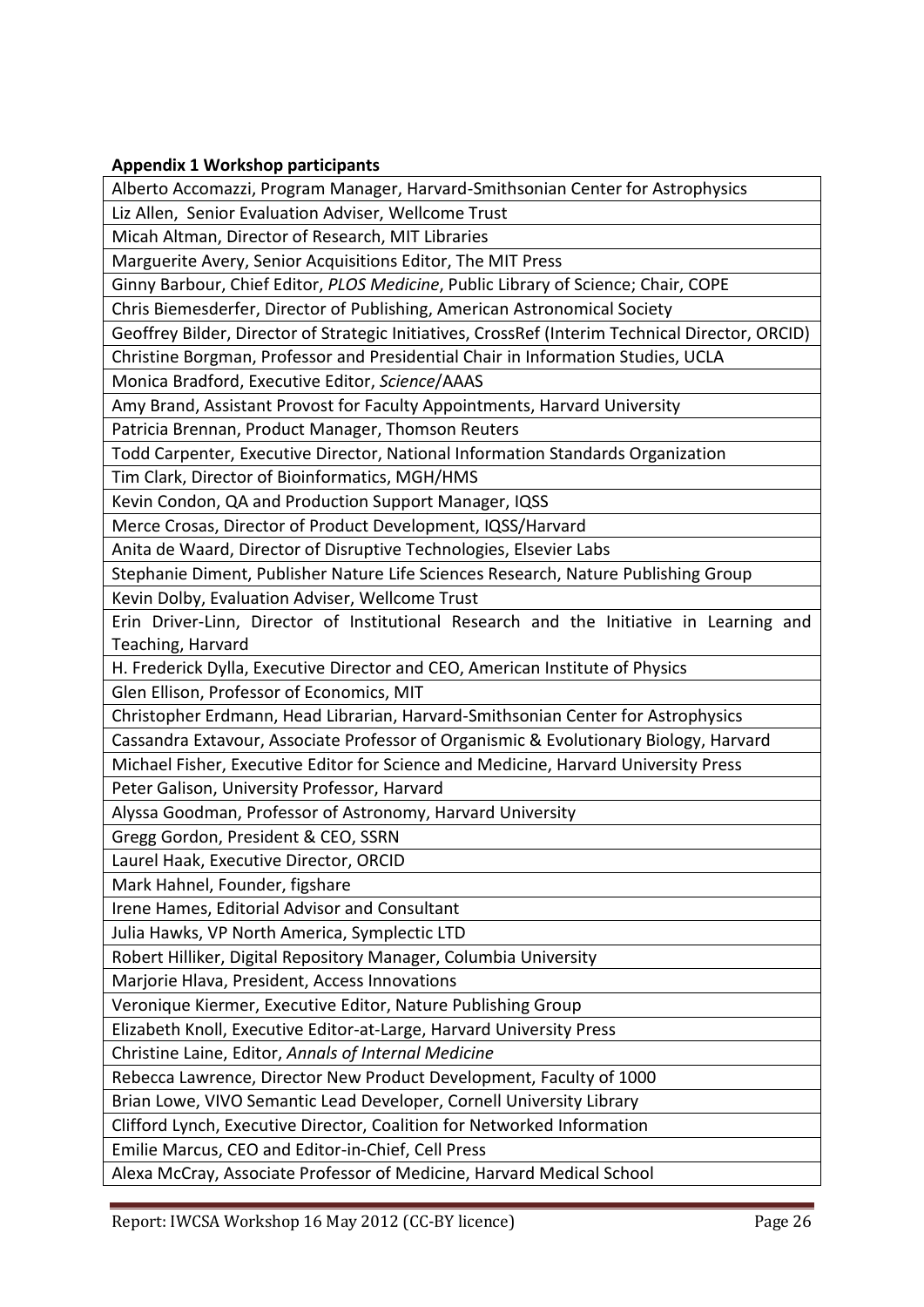Jo McEntyre, Head of Literature Services, EMBL-EBI

August Muench, Astrophysicist, Harvard-Smithsonian Center for Astrophysics

Cameron Neylon, Biophysicist, Science in the Open

Alberto Pepe, Postdoctoral Researcher, Harvard-Smithsonian Center for Astrophysics

Jason Priem, PhD Student, University of North Carolina Chapel Hill

Rebecca Rosen, AAAS Science & Technology Policy Fellow, National Science Foundation

Diane Scott-Lichter, Publisher and Head of Publishing Division, American Association for Cancer Research

David Shotton, Emeritus Fellow, University of Oxford

Judith Singer, Senior Vice Provost, Harvard University

Lydia Snover, Director of Institutional Research, MIT

Hideaki Takeda, Professor, National Institute of Informatics, Japan

Mike Taylor, Principal Investigator, Elsevier Labs

Gudmundur Thorisson, Research Associate, University of Leicester

Caitlin Trasande, Head of Science Metrics, Digital Science

Craig Van Dyck, Vice President Global Content Management, Wiley-Blackwell

Alex Wade, Director Scholarly Communication, Microsoft Research

Simeon Warner, Director of Repository Development, Cornell University Library

Griffin Weber, Chief Technology Officer, HMS

David Weinberger, Harvard Library Innovation Lab, Harvard Law School

Liz Williams, Executive Editor, *Journal of Cell Biology*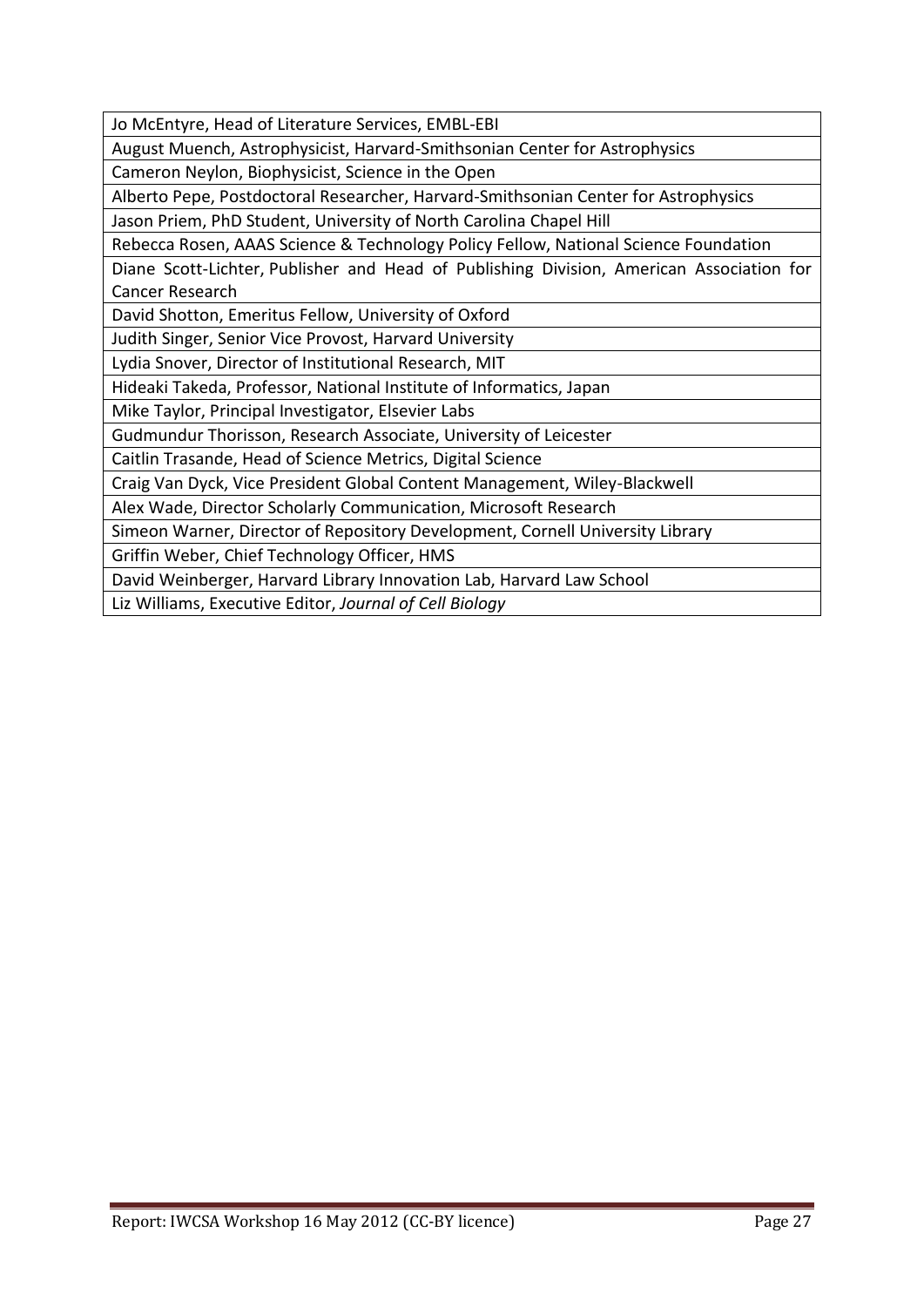**Appendix 2 Research details** Micah Altman, Director of Research, MIT Libraries, and Mike Taylor, Principal Investigator, Elsevier Labs

# *Details of the survey*

The survey into attitudes towards scholarly attribution included the following:

- A set of questions measuring attitudes toward various forms of research activity and in particular, whether they should be recognized as authorship.
- A set of questions measuring the respondents' direct responsibility for (the same) forms of research activity.
- A set of demographic questions aimed at eliciting contributors' professional role, discipline, and career stage.

The survey was sent out electronically to all invitees to the workshop, and to a pool of 500 active researchers previously recruited by Elsevier Labs for the purpose of responding to market surveys. 67 responses were received from the first pool and 177 from the second pool.

Most (>55%) of respondents strongly agreed that responsibility for the overall results, interpretation of the results, and conception of the project each merited full authorship. Most respondents also agreed or strongly agreed that design of experimental methods, responsibility for day-to-day operations, direct oversight, critical review, statistical analysis, assurance of data accuracy, and performing the literature review also merited full authorship. Most respondents agreed at least slightly that software development activities, preparing graphics, managing the laboratory, contribution of reagents, and funding procurement merited authorship. There was, however, a substantial minority of respondents that opposed or strongly opposed linking authorship to funding, or to contribution of reagents, and most respondents opposed linking authorship with administrative duties.

# *Details of the text analysis*

To explore patterns of attribution related to non-authorial contributions, a text analysis of the 'Acknowledgements' section of a large sample of scientific publications was performed. For the main part of this analysis, Elsevier supplied a sample of 10400 acknowledgement sections. The acknowledgements data was a random selection of articles containing acknowledgements sections from 1061785 articles published across all disciplines on ScienceDirect since 2008.

These extracts were converted to XML form, and parsed using the text-mining package tm [\(http://tm.r-forge.r-project.org/\)](http://tm.r-forge.r-project.org/), available for the statistical programming language, R. The resulting corpus was normalized (for case, whitespace, and punctuation), cleaned (numbers, individual letters, and a conservative list of stop words were removed), and stemmed.

There were 367 (stemmed) terms that each appeared in at least 1% of the documents, 64 terms that appeared in at least 2%, and 35 terms that appeared in at least 5% of documents. (Testing with 10% and 20% thresholds did not reveal additional keywords relevant to contributorship.) Of these keywords, most were clearly semantically unrelated to contributorship or scholarly roles. The remaining, potentially relevant, keywords were confirmed through inspection of a selection of texts in which these terms occurred.

For comparison, the frequency of these terms across papers indexed in CiteSeer was also examined. The AckSeer service was used to measure term frequency. It was found (based on an examination of